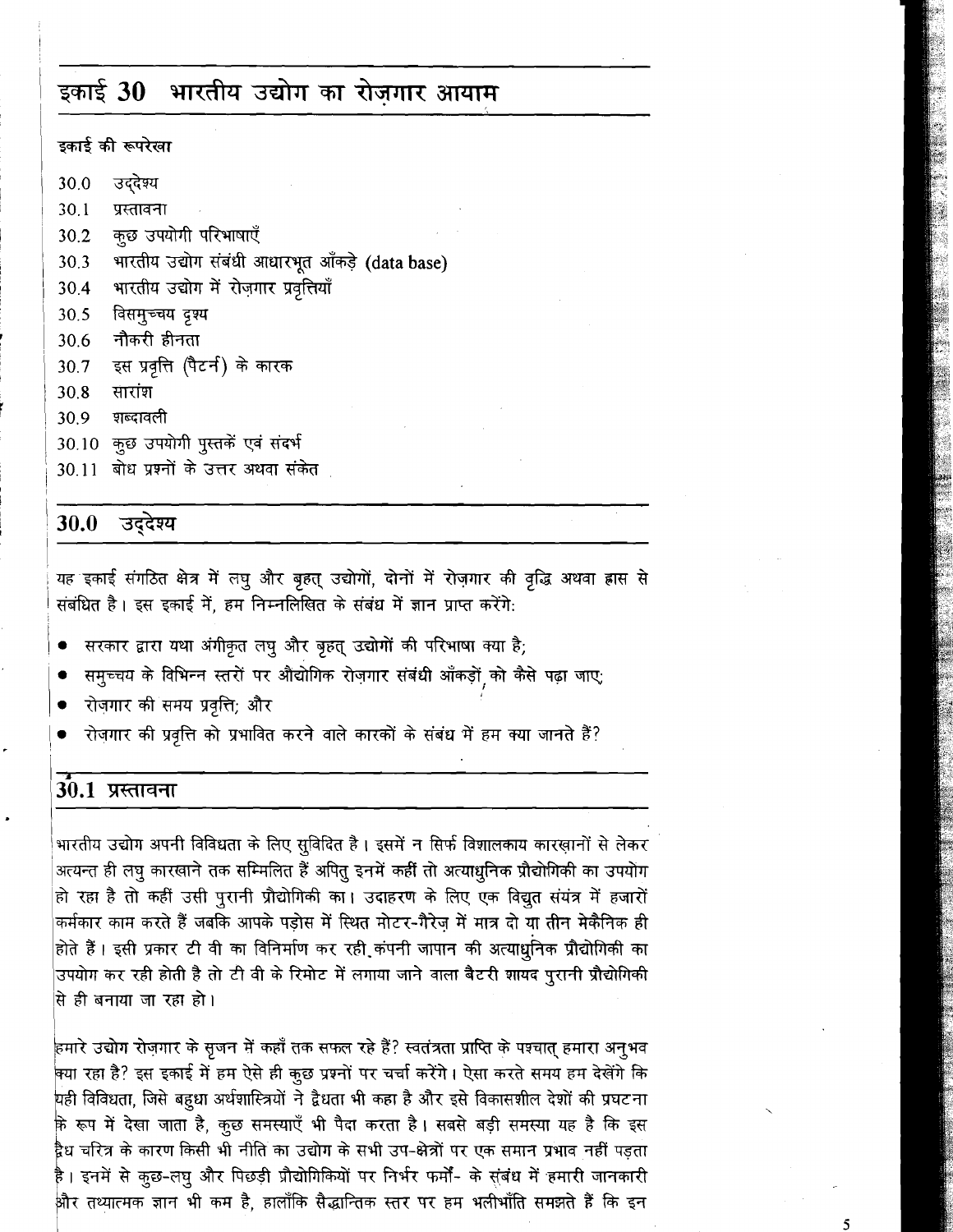उप-क्षेत्रों का उनके आधुनिक सहयोगियों के साथ परस्पर स्थिति कैसी होगी। इसलिए, हमारी सर्वोत्तम रणनीति यह होगी कि हम उन्हीं उद्योगों का विश्लेषण करें जिनके संबंध में हमारे पास क्रमबद्ध जानकारी है और फिर दसरों के सामान्य अनुमानों तथा शोध निष्कर्षों से इस अंतराल को भरा जाए। हम लोग सबसे पहले रोजगार की समुच्चय प्रवृत्ति पर विचार करेंगे और उसके बाद हम इसकी गहरी छानबीन अधिक विसमुच्चय स्तरों पर करेंगे।

यह विसम्च्चय कई रीतियों से किया जा सकता है। सर्वप्रथम, हम लघु फर्मों को बृहत् फर्मों से पृथक करने के लिए रोज़गार को ले सकते हैं। दूसरा, हम प्रौद्योगिकी के आधार पर भी उद्योगों को दो समुहों, आधुनिक और 'परम्परागत' (विद्युत करघा बनाम हथकरघा, डेस्कटॉप प्रकाशन बनाम परम्परागत मुद्रण इत्यादि) में बाँट सकते हैं। तीसरा, व्यक्ति विशेष की ही भाँति सरकार के स्वामित्व में भी अनेक कारखाने हैं। इसलिए स्वामित्व (निजी बनाम सार्वजनिक) भी वर्गीकरण का एक अन्य आधार हो सकता है।

क्या हमारे पास विसमुच्चय के इन सभी स्तरों के संबंध में आँकड़े हैं? नहीं। हमारे शहरों में जगह-जगह पर स्थापित बड़ी संख्या में लघु इकाइयाँ (उदाहरण के लिए पड़ोस का मोटर गैरेज़) सरकार के पास पंजीकृत हों यह आवश्यक नहीं, हालाँकि उनकी आर्थिक भूमिका उतनी ही महत्त्वपूर्ण है जितना कि टिस्को या रिलायन्स जैसे भीमकाय उद्योगों का। ये कारखाने असंगठित क्षेत्र में आते हैं और इसलिए यह हमारे विश्लेषण के दायरे में नहीं आते हैं।

अगले दो भागों में, हम आपका औद्योगिक रोज़गार से संबंधित कुछ परिभाषाओं और आँकड़ा स्रोतों से परिचय कराएँगे, जहाँ यह स्पष्ट कर दिया जाएगा कि हमारे विश्लेषण का आधार मूल रूप से वह क्षेत्र होगा जिसे संगठित विनिर्माण क्षेत्र कहा जाता है।

#### कुछ उपयोगी परिभाषाएँ 30.2

किसी कारखाना द्वारा नियोजित सभी व्यक्तियों को 'कर्मचारी' कहा जाता है। एक कर्मचारी शारीरिक रूप से श्रम करने वाला, अथवा क्लर्क या एक प्रबन्धक हो सकता है। उन सभी को कर्मचारी की श्रेणी में रखा गया है। किंतु विनिर्माण प्रक्रिया में शामिल कर्मचारियों तथा एसे कर्मचारी जो विनिर्माण प्रक्रिया से अलग हैं के बीच विभेद किया गया है। कर्मचारी जिसे (प्रत्यक्ष अथवा किसी एजेन्सी के माध्यम से) किसी विनिर्माण प्रक्रिया अथवा विनिर्माण प्रक्रिया से जुड़े किसी अन्य प्रकार के कार्य के लिए नियोजित किया गया है को 'कर्मकार' भी कहते हैं। इस प्रकार क्लर्क को सिर्फ कर्मचारी की सूची में रखा जा सकता है जबकि किसी मेकैनिक को कर्मचारी और कर्मकार दोनों की सूची में रखा जाएगा।

कारख़ाना क्या है? कारख़ाना का अभिप्राय उस परिसर से है जहाँ पिछले बारह महीनों से कम से कम 10 कर्मकार अथवा यदि विनिर्माण प्रक्रिया में विद्युत का उपयोग नहीं किया जा रहा है तो कम से कम 20 कर्मकार विनिर्माण प्रक्रिया को सम्पन्न कर रहे हैं। जब कोई कारखाना, कारखाना अधिनियम 1948 की धारा 2m(i) और 2m(ii) के अंतर्गत, पंजीकृत होता है तो इसे पंजीकृत कारखाना कहा जाता है।

एक कारख़ाना वस्तुओं अथवा सेवाओं का उत्पादन कर सकता है। हालाँकि हम सामान्यतया उसे ही उत्पादन सूविधा समझते हैं जिससे भौतिक 'वस्तुओं' (प्लास्टिक, कागज़, कपड़े इत्यादि) का उत्पादन होता है तथा 'सेवाओं' जैसे बैंकिंग, परिवहन अथवा अधिक लौकिक चीजों जैसे बाल काटना और घर की सफाई को उत्पादन कार्य नहीं माना जाता है। किंतु इन दोनों ही क्षेत्रों से जुड़ी फर्में कारख़ाना की परिभाषा के अंतर्गत आती है।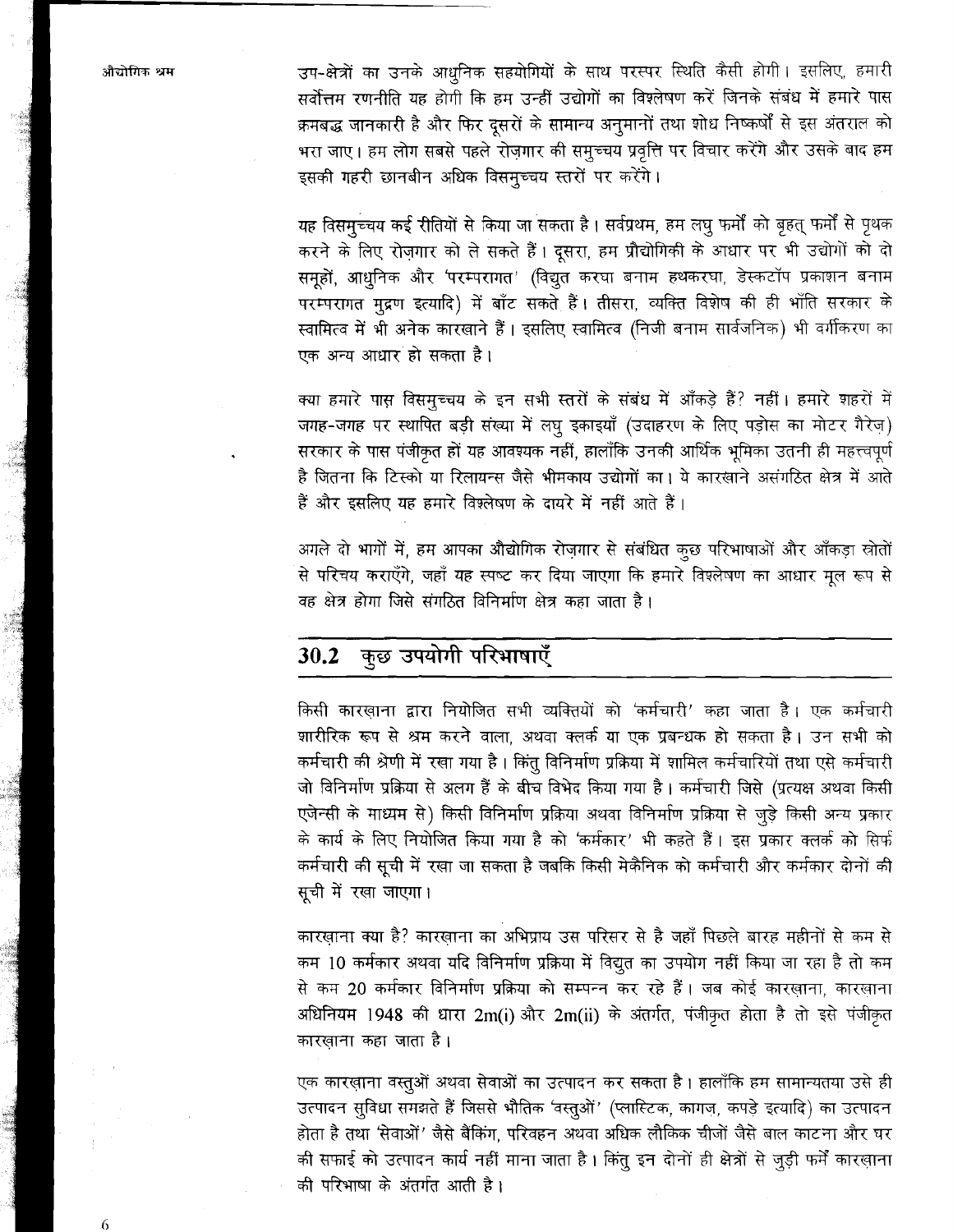कारख़ानों को लघु और बृहत् में कैसे वर्गीकृत किया जाता है? समय-समय पर इस परिभाषा में परिवर्तन होता रहा है क्योंकि विनियम के उददेश्य और संदर्भों में परिवर्तन हुआ है। सबसे पहले 1955 में अंगीकृत तथा औद्योगिक विकास और विनियमन अधिनियम में अंतर्निहित मानदंडों में इस अधिनियम के उददेश्यों के लिए कतिपय प्रकार के उद्योगों को पंजीकरण से छुट दी गई है। औद्योगिक विकास और विनियमन अधिनियम में 50 से कम कर्मकारों को नियोजित और विद्युत का उपयोग करने तथा 100 से कम कर्मकारों को नियोजित और विद्युत का उपयोग नहीं करने वाले उद्योगों को पंजीकरण से छुट दी गई है। जिस क्षेत्र को छुट दी गई है उसे कारखाना इकाइयों के लघू क्षेत्र के रूप में जाना जाता है। शेष उद्योग, जिनमें 50 या अधिक कर्मकार नियोजित हैं और विद्युत का उपयोग हो रहा है या 100 या अधिक कर्मकार नियोजित हैं और विद्युत का उपयोग नहीं हो रहा है, की परिभाषा कारखाना इकाइयों के बृहत क्षेत्र के रूप में की गई है।

तथापि, कर प्रोत्साहन प्रदान करने और वित्तीय विनियमन के लिए, सरकार निवेश आधारित परिभाषा का प्रयोग करती है। इस परिभाषा के अनुसार सभी औद्योगिक इकाइयाँ, जिनमें पूँजी निवेश 1 करोड़ रु. से अधिक नहीं है, लघू क्षेत्र की इकाइयाँ मानी जाती हैं। इस उद्देश्य के लिए पूँजी निवेश का अभिप्राय संग्नंत्र और मशीनों में निवेश है। भूमि और फैक्टरी भवन को अलग रखा गया है क्योंकि भिन्न-भिन्न स्थानों पर भूमि के मुल्य में काफी अंतर है। इस प्रकार, सभी औद्योगिक इकाइयाँ जिनमें लघु उद्योगों के मामले यथा विनिर्दिष्ट पुँजी निवेश से अधिक पुँजी निवेश है बृहत् उद्योग हैं।

### बोध प्रश्न 1



भारतीय उद्योग का रोजगार आयाम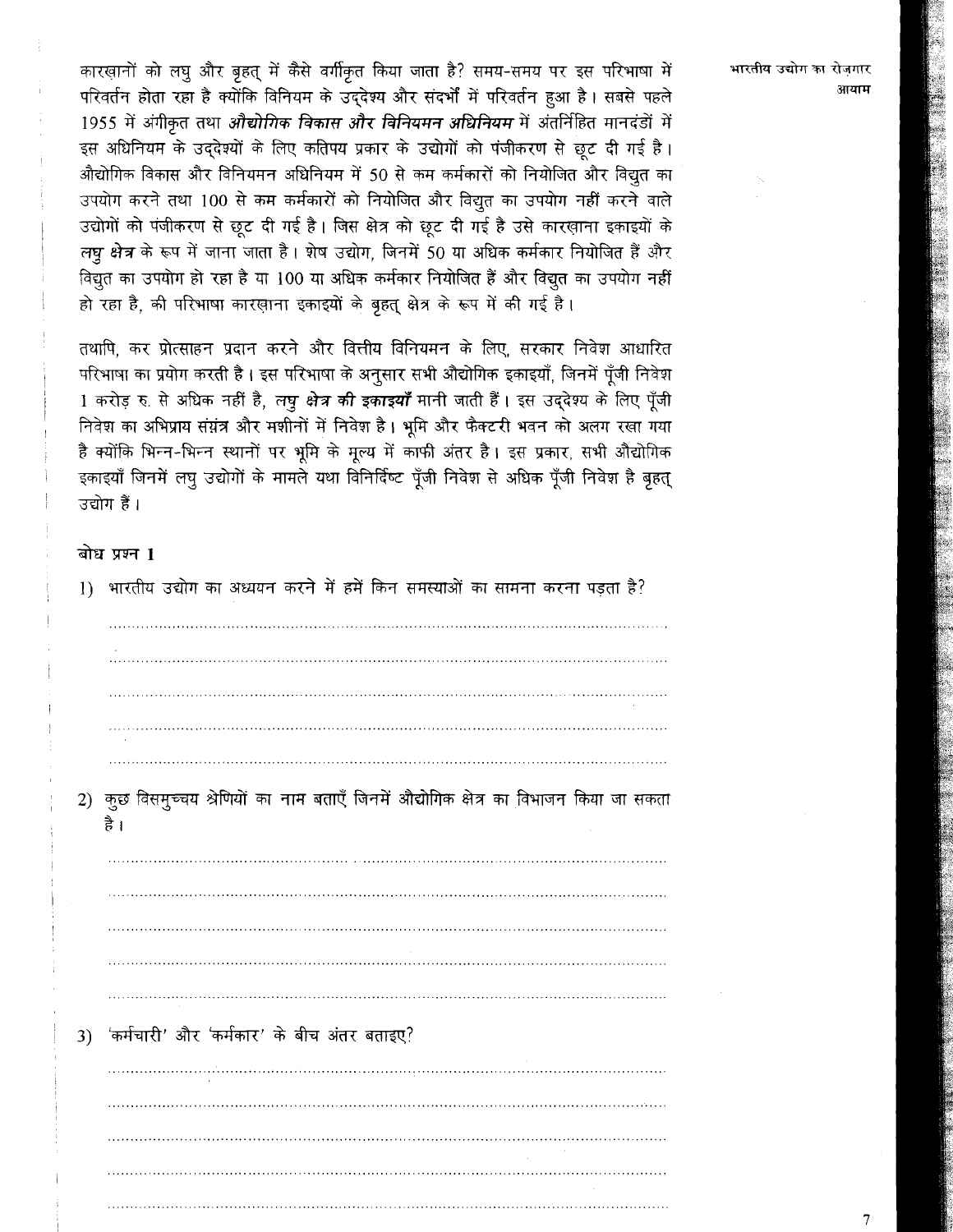5) पंजीकृत कारख़ाना क्या है? 6) सही के लिए (हाँ) और गलत के लिए (नहीं) लिखिए। कर्मचारी में सिर्फ पुरुष कर्मचारी सम्मिलित हैं, महिला कर्मचारी नहीं। क) एक छोटा कारख़ाना सदैव ही अपंजीकृत होता है। ख) पंजीकृत कारख़ाना लघु अथवा बृहत् हो सकता है। ग) कारख़ानों में सिर्फ वस्तुओं का उत्पादन होता है, सेवाओं का नहीं। <u>घ)</u>

#### भारतीय उद्योग संबंधी आधारभूत आँकड़े  $30.3$

शोधकर्त्ता औद्योगिक रोज़गार संबंधी दो महत्त्वपूर्ण आँकड़ा स्रोतों पर निर्भर करते हैं। पहला स्रोत, औद्योगिक उत्पादन और रोज़गार के लिए सुविदित आँकड़ा उद्योगों का वार्षिक सर्वेक्षण (ए एस आई) है और दूसरा स्रोत श्रम मंत्रालय द्वारा किया जाने वाला सर्वेक्षण जो प्रतिवर्ष 'लेबर ईयरबुक' में प्रकाशित किया जाता है। इस लेख में हम ए एस आई आँकड़ों का उपयोग करेंगे।

ए एस आई के दायरे में पंजीकृत विनिर्माण क्षेत्र आता है जिसमें सभी बृहत् कारखाने और पंजीकृत लघु कारख़ानों का उप समूह सम्मिलित है। उल्लेखनीय है कि 10 या अधिक कर्मकारों वाले सभी कारख़ानों (विद्युत का उपयोग करने वाले) द्वारा पंजीकरण कराने की अपेक्षा की जाती है और इन्हें ए एस आई द्वारा अपने सर्वेक्षण में सम्मिलित किया जा सकता है। किंतू इस तरह के अनेक कारख़ाने, रोज़गार अथवा निवेश के मानदंडों के आधार पर लघू उद्योग की परिभाषा के अनुरूप हो सकते हैं और नहीं भी हो सकते हैं। इसलिए, ए एस आई आँकड़ों को मिसाल के तौर पर कारखाना क्षेत्र का आँकड़ा कहा जाता है।

ए एस आई पद्धति के अनुसार, पूँजी, रोज़गार और उत्पादन संबंधी विस्तृत आँकड़ा प्रतिष्ठान स्तर पर एकत्रित किया जाता है और उसके बाद समुच्चयन के विभिन्न स्तरों पर उनका सार-संक्षेप तैयार किया जाता है। जैसा कि खंड 1 की इकाई 3 में स्पष्ट किया गया है समुच्चयन का उच्चतम स्तर आमतौर पर सभी उद्योगों का समुच्चय है। समुच्च्यन का दूसरा स्तर (और जिसका अधिकांशतया उपयोग किया जाता है) 'दो अंक' वाला स्तर कहा जाता है। 'दो अंक' विसमुच्चयन का पहला स्तर है और इसका विसमुच्चयन पुन: तीन या चार अंक स्तरों में प्रत्येक अलग-अलग उद्योगों के लिए किया जा सकता है।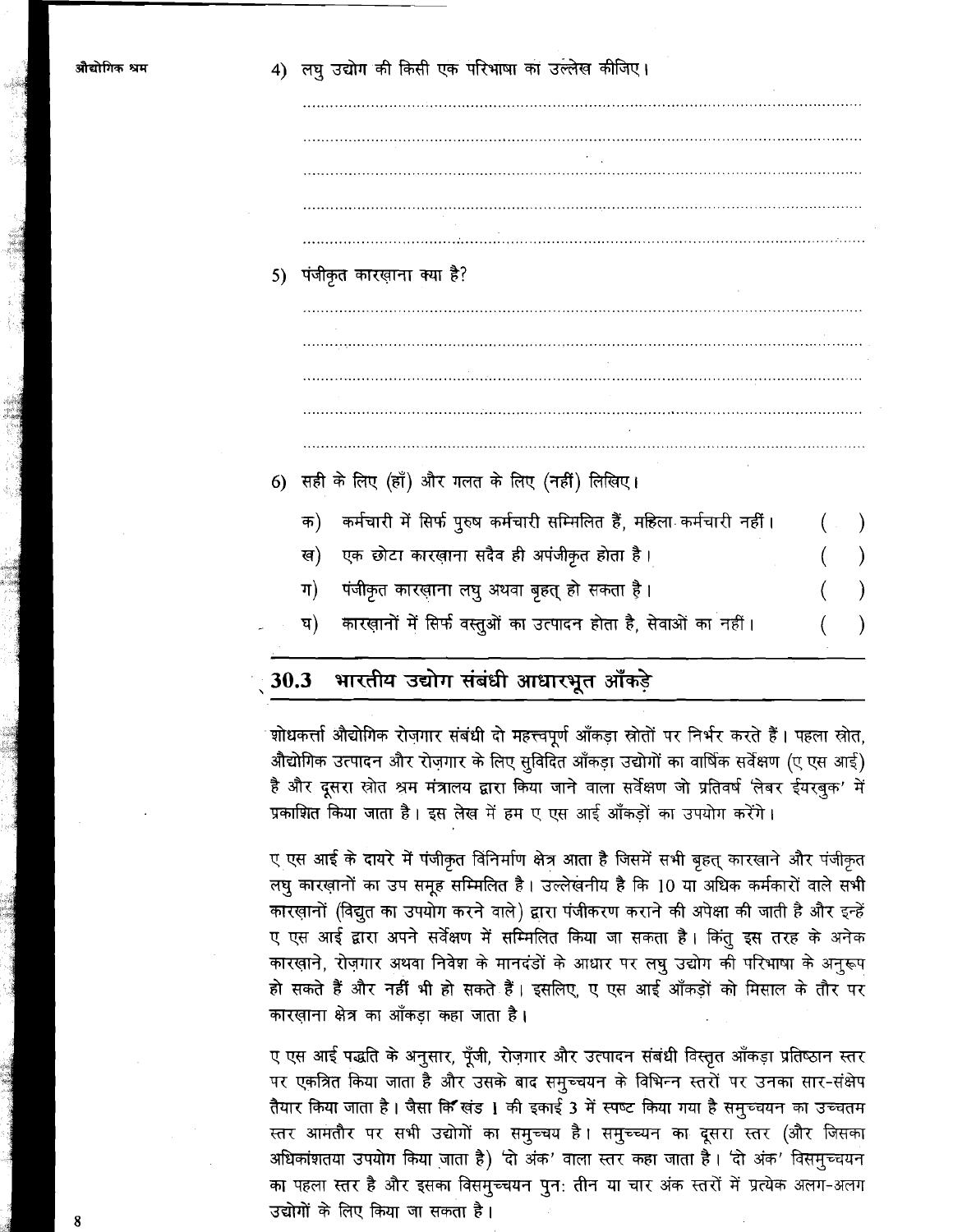भारतीय उद्योग का रोजगार आयाम

9

बोध प्रश्न 2 1) औद्योगिक रोजगार संबंधी आँकड़ों के मुख्य स्रोत क्या हैं? सही के लिए (हाँ) और गलत के लिए (नहीं) लिखिए।  $2)$ क) ए एस आई में कारख़ाना क्षेत्र सम्मिलित है। ्ए एस आई रोजगार संबंधी जानकारी एकत्र नहीं करता है। ख) 'दो अंक' वाले वर्गीकरण में सिर्फ वस्तुओं का उत्पादन सम्मिलित है  $\pi$ न कि सेवाएँ।

#### भारतीय उद्योग संबंधी रोज़गार प्रवृत्तियाँ  $30.4$

औद्योगिकरण के नियोजित प्रयासों से भारत आधुनिक उद्योगों के विशाल संजाल (नेटवर्क) का सृजन कर रहा है जिसमें बड़ी संख्या में अर्धनिर्मित तथा तैयार वस्तुओं दोनों का उत्पादन किया जा रहा है। तथापि, प्रौद्योगिकीय क्षमता में यह उपलब्धि रोजगार के स्वरूप में संरचनात्मक परिवर्तन के अनूरूप नहीं हुआ है। हमारी अधिकांश जनसंख्या (60 प्रतिशत से अधिक) अभी भी कृषि क्षेत्र में ही नियोजित है, हमारे उद्योगों का रोज़गार में कुल हिस्सा 15 प्रतिशत के लगभग है और सकल घरेलू उत्पाद का लगभग 30 प्रतिशत उद्योग क्षेत्र से आता है। इसे अच्छा रिकार्ड नहीं कहा जा .<br>सकता है, विशेष कर इस तथ्य के मद्देनजर कि स्वतंत्रता प्राप्ति के बाद इस क्षेत्र को सरकार से भारी संरक्षण मिला है। औद्योगिक क्षेत्र के अंदर, पंजीकृत विनिर्माण इकाइयाँ कुल श्रम बल के 20 .<br>प्रतिशत को रोज़गार देता है किंतु योजित मूल्य (निर्गत का माप) में इसका हिस्सा 66 प्रतिशत है, क़बकि शेष अपंजीकृत विनिर्माण क्षेत्रों से आता है। इससे यह निष्कर्ष निकाला जा सकता है कि .<br><sub>पू</sub>ंजीकृत विनिर्माण क्षेत्र जिसे सरकार के समर्थन और नियोजन का सर्वाधिक लाभ मिला है, सापेक्षिक रूप से अधिक पूँजी-सघन है तथा यह हमारे विशाल श्रम-बल को प्रत्यक्ष रूप से रोज़गार मूहैया कराने में असफल रहा है। तथापि, जैसा कि हमारे योजना निर्माताओं ने सोचा था, इस क्षेत्र ने हैमारी अर्थव्यवस्था के आधुनिकीकरण में महत्त्वपूर्ण भूमिका अदा की, और परोक्ष रूप से अन्य क्षेत्रों मैं रोज़गार का सृजन किया है। तथापि, यह जाँच का विषय हो सकता है।

| वर्ष    | कर्मकार (लाख में) | सभी कर्मचारी (लाख में) | कुल कर्मचारियों में कर्मकारों<br>का प्रतिशत |
|---------|-------------------|------------------------|---------------------------------------------|
| 1960-61 |                   | 36.43                  |                                             |
| 1965-66 |                   | 46.96                  |                                             |
| 1970-71 | 42.30             | 52.15                  | 81                                          |
| 1975-76 | 49.96             | 63.80                  | 78                                          |
| 1980-81 | 60.46             | 77.14                  | 78                                          |
| 1985-86 | 58.19             | 74.71                  | 77                                          |
| 1990-91 | 63.07             | 81.62                  | 77                                          |
| 1995-96 | 76.32             | 100.44                 | 76                                          |

तालिका 30.1 : रोजगार प्रवृत्ति

स्रोत : उद्योगों का वार्षिक सर्वेक्षण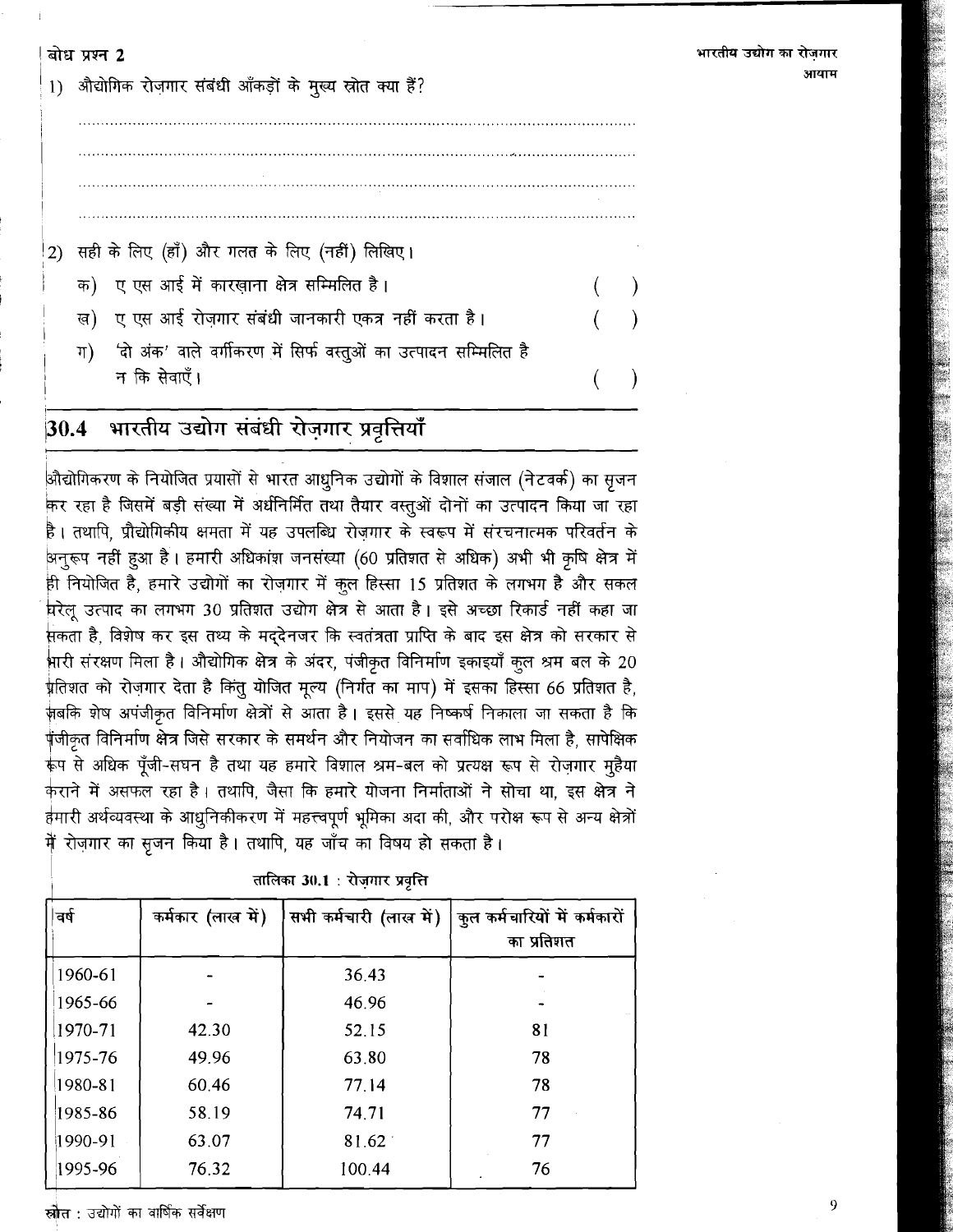अब हम रोज़गार में दीर्घकालीन प्रवृत्ति पर दृष्टिपात करते हैं, जो तालिका 30.1 में दिखाया गया है। वर्ष 1960-61 में औद्योगिक रोज़गार लगभग 36 लाख (3.6 मिलियन) था, और 38 वर्षों के बाद 1998 में यह बढ़कर 10 मिलियन (1 करोड़) हो गया अर्थात् मात्र तीन गुना वृद्धि हुई है। यद्यपि कि इस तालिका में हमने सिर्फ संक्षिप्त आँकड़ा (पाँच वर्षों के अंतराल पर) ही लिया है, विस्तृत वार्षिक आँकड़ों से भी न्यूनाधिक यही परिलक्षित होता है कि वृद्धि की रफ्तार अत्यन्त ही धीमी रही है। कभी-कभी अपवाद स्वरूप उछाल को छोड़कर धीमी गति से रोज़गार में वृद्धि की प्रवृत्ति रही है जिसमें अस्सी के दशक के दौरान भारी कमी आई थी। जैसा कि इस संक्षिप्त आँकड़े में भी देखा जा सकता है, वर्ष 1985-86 के कर्मकारों और कर्मचारियों दोनों के आँकड़े 1980-81 के तदनुरूपी आँकड़ों की तुलना में कम है। हम पहले ही देख चुके हैं कि 'कर्मचारी' में सभी पदनामों के कर्मकार सम्मिलित हैं (अर्थात् शारीरिक श्रम करने वाले और कार्यालयी कार्य करने वाले दोनों), जबकि 'कर्मकार' का अभिप्राय विनिर्माण प्रक्रिया में (मुख्य रूप से शारीरिक श्रम करने वाले) सम्मिलित कर्मकारों से है। कर्मचारियों की दोनों ही श्रेणियों में वृद्धि की गति धीमी रही है। 'कर्मकार' कहलाने वाले कर्मचारियों का प्रतिशत, हालाँकि इसमें भी ह्रासोन्मुखी प्रवृत्ति दिखाई जाती है, विगत तीस वर्षों तक लगभग 77 प्रतिशत पर स्थिर रहा है, जिससे यह पता चलता है कि फर्मों के श्रम बल संरचना में कोई बड़ा परिवर्तन नहीं हुआ है।

|         | उद्योग का<br>वास्तविक<br>योजित मूल्य | उद्योग में<br>नियोजित पूँजी का<br>वास्तविक मूल्य | औद्योगिक<br>क्षेत्र रोजगार | कारसानों<br>की संख्या | वास्तविक सकल<br>घरेलू उत्पाद |
|---------|--------------------------------------|--------------------------------------------------|----------------------------|-----------------------|------------------------------|
| 1960-70 | 6,86                                 | 8.51                                             | 3.68                       |                       | 3.82                         |
| 1970-80 | 4.59                                 | 2.90                                             | 4.00                       |                       | 3.15                         |
| 1980-90 | 8.37                                 | 6.38                                             | 0.60                       | 0.6                   | 5.67                         |
| 1990-97 | 9.30                                 |                                                  | 2.58                       | 3.05                  | $4.6*$                       |
| 1960-90 | 6.25                                 | 5.71                                             | 2.69                       |                       | 4.15                         |

|  |  |  |  | तालिका 30.2 : रोजगार की औसत वृद्धि दर (प्रतिशत) |  |
|--|--|--|--|-------------------------------------------------|--|

\*1990-95 के लिए

स्रोत : उद्योगों का वार्षिक सर्वेक्षण, राष्ट्रीय लेखा सांख्यिकी

तालिका 30.2 में हमने कुछ महत्त्वपूर्ण सांख्यिकी प्रस्तुत किया जो कुछ महत्त्वपूर्ण आर्थिक सूचकों के संबंध में रोज़गार कार्य-निष्पादन की व्याख्या करते हैं। इसके माध्यम से कई बातें आसानी से बताई जा सकती हैं। पहला, पिछले चालीस वर्षों में इस क्षेत्र में रोज़गार वृद्धि दर नियोजित पूँजी की वृद्धि दर उत्पादित निर्गत की वृद्धि दर और सकल घरेलू उत्पाद में समग्र वृद्धि दर की अपेक्षा कम रही है। दूसरा, यह क्षेत्र मुख्य रूप से पूँजी-सघन क्षेत्र रहा और श्रम के उपयोग से अधिक पूँजी के उपयोग में वृद्धि हुई। तीसरा, स्वयं औद्योगिक क्षेत्र गतिहीन नहीं है। वर्ष 1960 और 1990 के बीच इसके योजित मूल्य (अथवा निर्गत) में, 6.25 प्रतिशत की औसत दर से वृद्धि हुई। इस तथ्य के मद्देनजर कि औद्योगिक क्षेत्र ही सामान्यतया प्रमुख क्षेत्र है जो व्यापार-चक्र (जैसे मंदी अथवा तेजी) से प्रभावित होता है, यह वृद्धि दर तुच्छ नहीं है। चौथा, जब हम विभिन्न दशकों में रोज़गार वृद्धि का विश्लेषण करते हैं तो हम U-आकार का पैटर्न बनता देखते हैं। वर्ष 1960-80 के बीच अपेक्षाकृत उच्च वृद्धि दर से शुरू होने के बाद 1980 और 1990 के बीच इसमें गिरावट आई और उसके बाद 1990 के दशक में पुन: वृद्धि दर ऊपर चढ़ने लगी जो स्थिति के पलट जाने का द्योतक है। अनेक अर्थशास्त्रियों ने इसी पैटर्न के कारण 1980 के दशक को 'नौकरी विहीन वृद्धि का दशक' कहा है।

10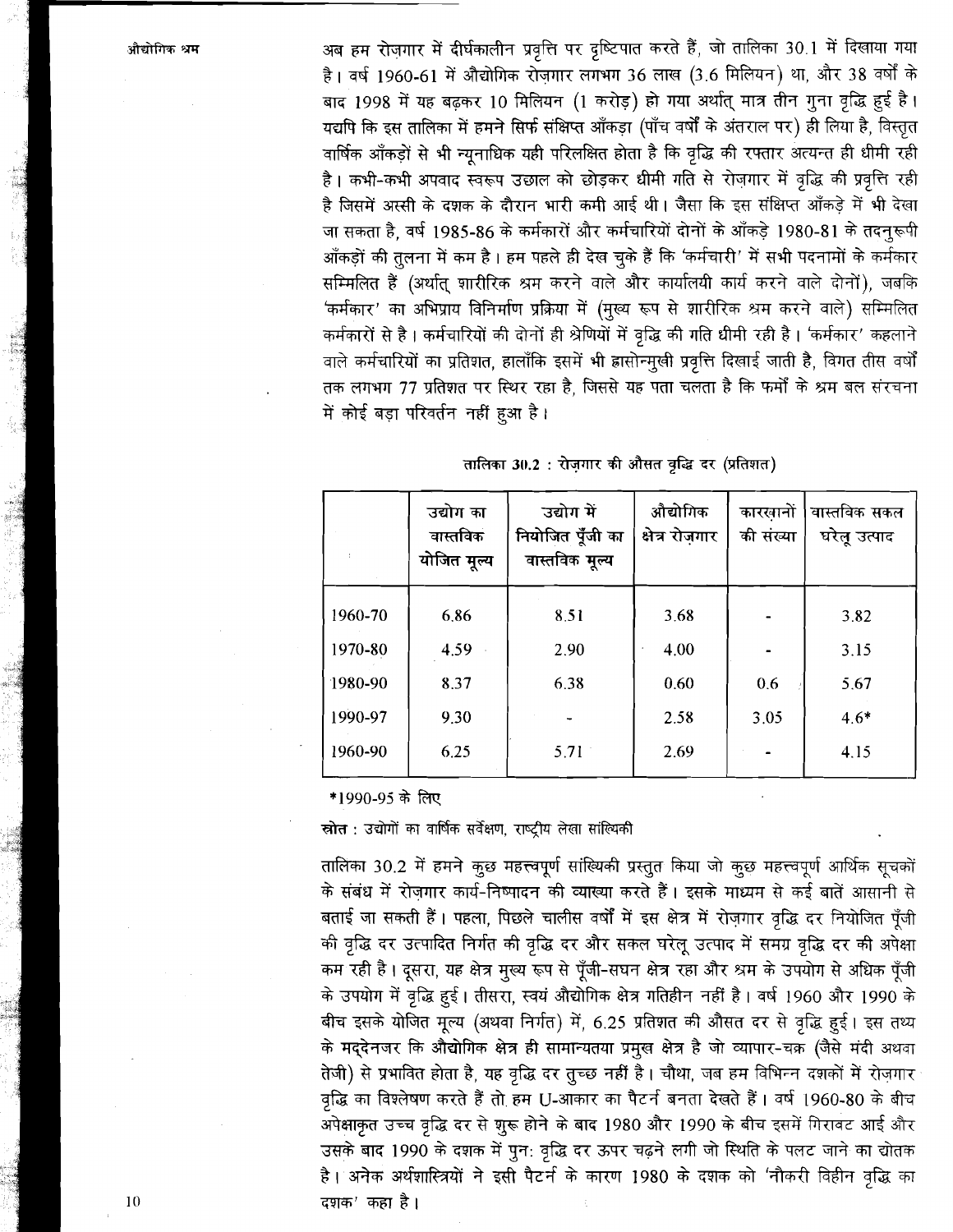यह प्रवृत्ति महत्त्वपूर्ण क्यों है? इसका एक कारण यह है कि यह न्यूनाधिक हमारे नीतिगत परिवर्तनों के प्रवृत्ति (पैटर्न) का अनुसरण करता है। जहाँ साठ के दशक में नियंत्रण, औद्योगिक लाइसेन्स प्रणाली और विनियमन की शुरुआत हुई थी, सत्तर के दशक में ये सर्वव्यापी हो चुके थे। किंतु अस्सी के दशक के मध्य से आंशिक तौर पर विनियमन में ढील देना शुरू हुआ और उसके बाद अंत: 1991 में आर्थिक सुधार कार्यक्रम को अपनाया गया। इसलिए, यह जाँच-पड़ताल करना अत्यन्त ही स्वभाविक है कि क्या उद्योग के नियोजन कार्यनिष्पादन का सरकार की आर्थिक नीतियों से निकट संबंध था। इस प्रश्न पर हम बाद में चर्चा करेंगे।

रोज़गार की प्रवृत्तियों पर अपनी चर्चा जारी रखते हुए यह उल्लेखनीय है कि यद्यपि नब्बे के दशक में रोज़गार की औसत वृद्धि दर में बढोत्तरी हुई जो कि अत्यन्त ही सकारात्मक रुख है किंतु बीच-बीच में उतार-चढ़ाव चिन्ता की बात है। विगत दशक में कम से कम तीन वर्षों में प्राय: शून्य वृद्धि दर्ज किया गया, और एक वर्ष (1996-97) में रोज़गार में समग्र गिरावट आई। इससे अनेक ँ<br>अर्थशास्त्रियों के मन में यह शंका उत्पन्न हुई कि उद्योग में सुधार का रुख टिकाऊ होगा अथवा नहीं। इसके अलावा यह भी देखा गया कि अपंजीकृत विनिर्माण क्षेत्र में, जहाँ लगभग 80 प्रतिशत रोज़गार का सृजन होता है, कुछ शोध निष्कर्षों के अनुसार, नौकरियों की संख्या में समग्र गिरावट के संकेत हैं। किंतु ये परिणाम प्रामाणिक नहीं हैं।

### बोध प्रश्न 3

| 1) | विगत चालीस वर्षों में रोज़गार प्रवृत्ति की मुख्य विशेषताओं की चर्चा कीजिए। |
|----|----------------------------------------------------------------------------|
|    |                                                                            |
|    |                                                                            |
|    |                                                                            |
|    |                                                                            |
|    |                                                                            |
|    |                                                                            |
| 2) | क्या रोज़गार वृद्धि निर्गत के समरूप हुई।                                   |
|    |                                                                            |
|    |                                                                            |
|    |                                                                            |
|    |                                                                            |
|    |                                                                            |
|    |                                                                            |
|    |                                                                            |
| 3) | 'नौकरीविहीन वृद्धि' से हमारा अभिप्राय क्या है?                             |
|    |                                                                            |
|    |                                                                            |
|    |                                                                            |
|    |                                                                            |
|    |                                                                            |
|    |                                                                            |

भारतीय उद्योग का रोजगार. आयाम्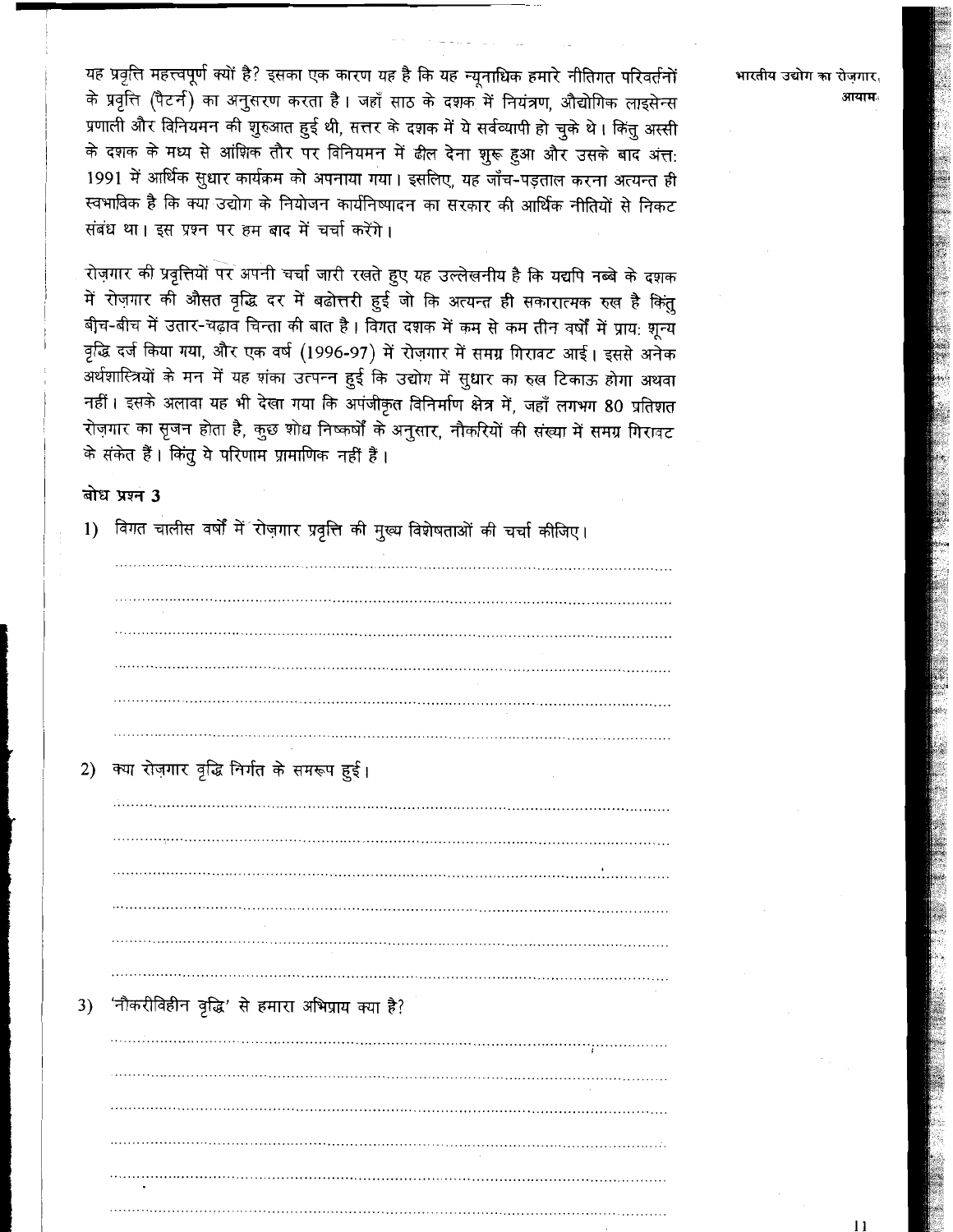4) सही के लिए (हाँ) और गलत के लिए (नहीं) लिखिए।

- वर्ष 1980 से औद्योगिक रोजगार में गिरावट आ रही है। क)
- वर्ष 1960 से 1980 तक निर्गत और रोज़गार दोनों में वृद्धि हुई। ख)
- नब्बे के दशक में, रोज़गार वृद्धि सकारात्मक रही है।  $\Pi$
- अस्सी के दशक में, औद्योगिक निर्गत में बहुत वृद्धि नहीं हुई। घ)

#### विसमूच्चय दृश्य  $30.5$

हमने अब तक औद्योगिक रोज़गार का बिल्कुल समुच्च्य चित्र प्रस्तुत किया है। अब हम कूछ विसमुच्च्य श्रेणियों पर चर्चा करेंगे।

विशेष उद्योग: पहले हम उन उद्योगों पर दृष्टि डालते हैं जिनमें रोज़गार का सृजन अधिक होता है। तालिका 30.3 से पता चलता है कि 26 औद्योगिक समूहों में से मुख्यत: 8 ही अधिसंख्य कर्मकारों को रोज़गार देने का उत्तरदायित्व वहन कर रहे हैं। रोज़गार के मामले में कुल मिलाकर उनका हिस्सा आधे से भी ज्यादा है और निर्गत में भी उनका हिस्सा लगभग आधे के बराबर ही है।

| उद्योग कूट | विवरण                                        | 1980-81   | 1990-91 | 1995-96 |
|------------|----------------------------------------------|-----------|---------|---------|
| $20 - 21$  | खाद्य और खाद्य उत्पाद                        | 16.71     | 13.41   | 11.94   |
| 23         | सूती वस्त्र                                  | $13.88 -$ | 7.62    | 8.00    |
| 33         | मूलभूत धातु और मिश्रधातु (एलॉय)              | 7.49      | 10.37   | 6.84    |
| $35 - 36$  | परिवहन से भिन्न मशीनें                       | 9.20      | 5.82    | 9.09    |
| 37         | परिवहन उपकरण और कल पुर्जे                    | 6.28      | 10.67   | 5.75    |
| 40         | विद्युत                                      | 9.47      | 10.67   | 10.65   |
|            | योग                                          | 63.03     | 57.99   | 52.27   |
|            | इन आठ उद्योगों का कुल योजित मूल्य में हिस्सा | 54.00     | 43.65   | 48.90   |

तालिका 30.3: रोजगार में हिस्सा

### सार्वजनिक क्षेत्र

पचास के दशक के मध्य दूसरी पंचवर्षीय योजना आरम्भ करने के समय यह बिलकुल स्पष्ट था कि सरकार अर्थव्यवस्था के क्षेत्र में अधिक सक्रिय और सकारात्मक भूमिका निभाने के लिए कृत संकल्प थी। किंतु, मुलतः इस भूमिका को आधारभूत संरचना (रेलवे, सडक इत्यादि) और कुछ बुनियादी उद्योगों (जैसे इस्पात, पेट्रोलियम उत्पाद) के निर्माण तक ही सीमित रहना था। परंतु, साठ के दशक के उत्तरार्द्ध से अन्य क्षेत्रों में भी इस भूमिका का विस्तार हुआ। जहाँ अनेक नियंत्रणकारी उपाय जैसे लाइसेंस पद्धति, अत्यधिक टैरिफ और आयात पर प्रतिबन्धों ने निजी उद्योग और व्यवसाय की भूमिका को कम किया, उपक्रमों पर सीधे स्वामित्व से सरकारी विनियमन और प्रबन्धन का स्वरूप और अधिक प्रभावी हुआ। यह सरकार की हस्तक्षेपवादी नीति के तहत निर्धारित विभिन्न सामाजिक और आर्थिक लक्ष्यों के भी अनुरूप था। साठ के दशक के उत्तरार्द्ध में और सत्तर के दशक में सार्वजनिक क्षेत्र के उपक्रमों की संख्या में भारी वृद्धि (1966 में 77 से 1980 में 180, देखिए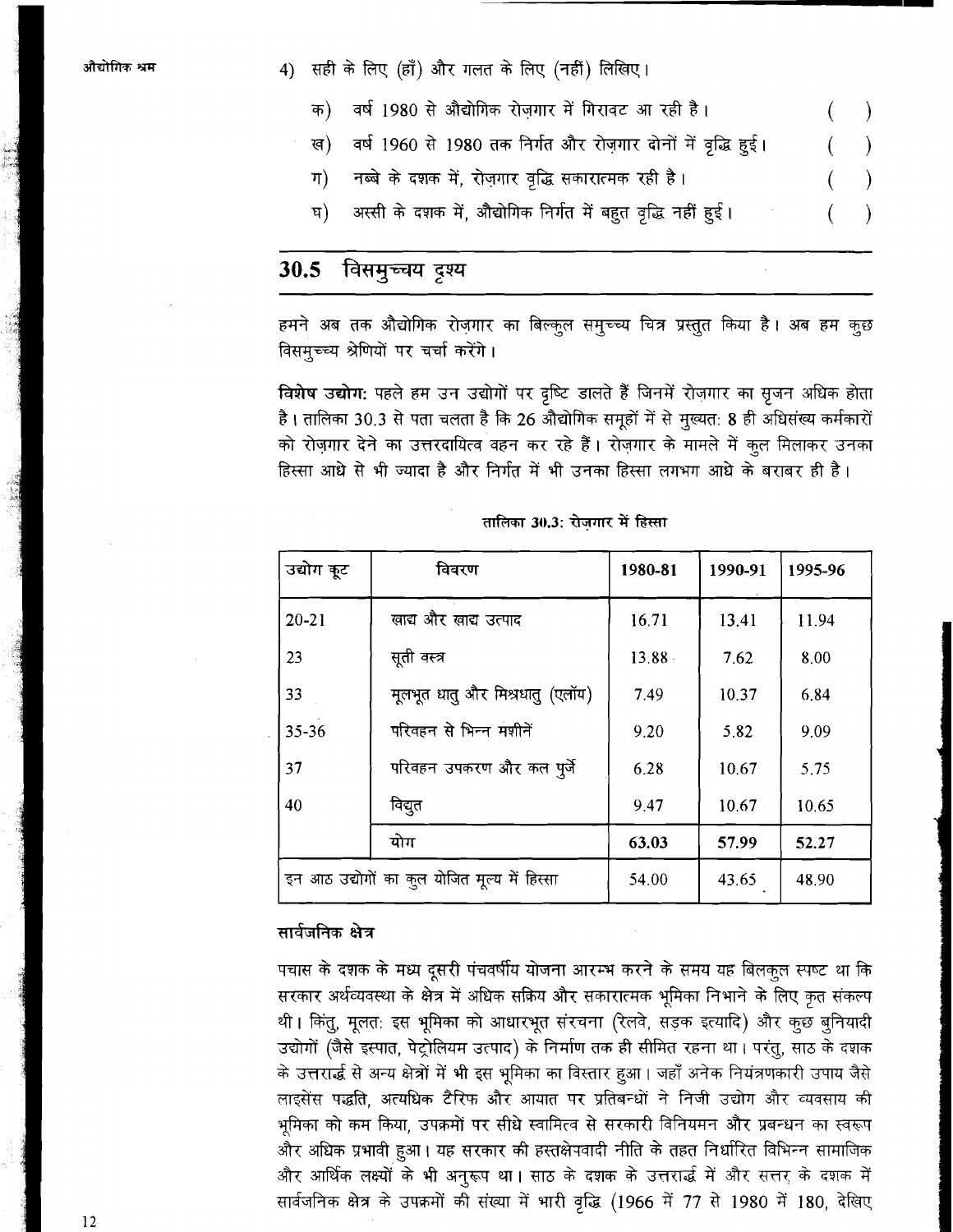तालिका 30.4) हुई। बाद के दशकों में वृद्धि की गति धीमी हुई और अंत: 1990 के दशक से सरकार ने 'राष्ट्रीयकरण' की अपनी नीति में परिवर्तन किया तथा 'निजीकरण' की नीति अपना ली। इसका बिल्कूल सीधा अर्थ यह है कि सार्वजनिक क्षेत्र के उपक्रमों की संख्या में गिरावट आ सकती है क्योंकि सार्वजनिक क्षेत्र के कई विद्यमान उपक्रमों को निजी क्षेत्र के बोली लगाने वालों के हाथ बेच दिया जाएगा। चूँकि सरकारी स्वामित्व का एक मुख्य उद्देश्य रोजगार का सृजन था, नीति में यह परिवर्तन कुछ चिन्ता पैदा करता है। राष्ट्रीयकरण के आरम्भिक वर्षों में इस क्षेत्र में रोजगार की तेजी से वृद्धि हुई किंतु अस्सी के दशक के बाद, आवश्यकता से अधिक श्रमिकों और उससे संभावित हानि की आशंका से, सरकार ने विभिन्न तरीकों के माध्यम से श्रमबल को युक्तिसंगत बनाने का कार्य शुरू कर दिया।

| वर्ष | सार्वजनिक क्षेत्र के<br>उपक्रमों की संख्या | सार्वजनिक क्षेत्र के प्रत्येक उपक्रम<br>में कर्मचारी (हजार में) | कर्मचारी (लाख में) |
|------|--------------------------------------------|-----------------------------------------------------------------|--------------------|
| 1961 | 47                                         |                                                                 |                    |
| 1966 | 73                                         |                                                                 |                    |
| 1974 | 122                                        |                                                                 |                    |
| 1980 | 168                                        | 10.95                                                           | 18.39              |
| 1985 | 215                                        | 9.82                                                            | 21.11              |
| 1990 | 244                                        | 9.09                                                            | 22.17              |
| 1995 | 245                                        | 8.37                                                            | 20.50              |

तालिका 30.4 : सार्वजनिक क्षेत्र के उपक्रम में रोजगार

स्रोत : सार्वजनिक उद्यम सर्वेक्षण



इसमें रिक्त पदों को नहीं भरना, अनेक पदों को समाप्त करना, कर्मकारों को निर्धारित समय से पूर्व सेवानिवृत्ति लेने इत्यादि के लिए प्रेरित करना सम्मिलित है। परिणामस्वरूप, इस क्षेत्र में रोज़गार की कुल संख्या में इास हुआ। इस चरण को चित्र 30.1 में ग्राफ के माध्यम से दिखाया गया है जहाँ हमने विस्तृत वार्षिक आँकड़ा प्रस्तुत किया है। रोज़गार में गिरावट के कारण, किंतु इकाइयों की संख्या यथावत् रहने से वर्ष 1980 में सार्वजनिक क्षेत्र के प्रति उपक्रम 11 हजार रोजगार (अर्थात् सार्वजनिक क्षेत्र के उपक्रम का औसत आकार) में गिरावट आई तथा यह 1995 में 8 हज़ार भारतीय उद्योग का रोजगार आयाम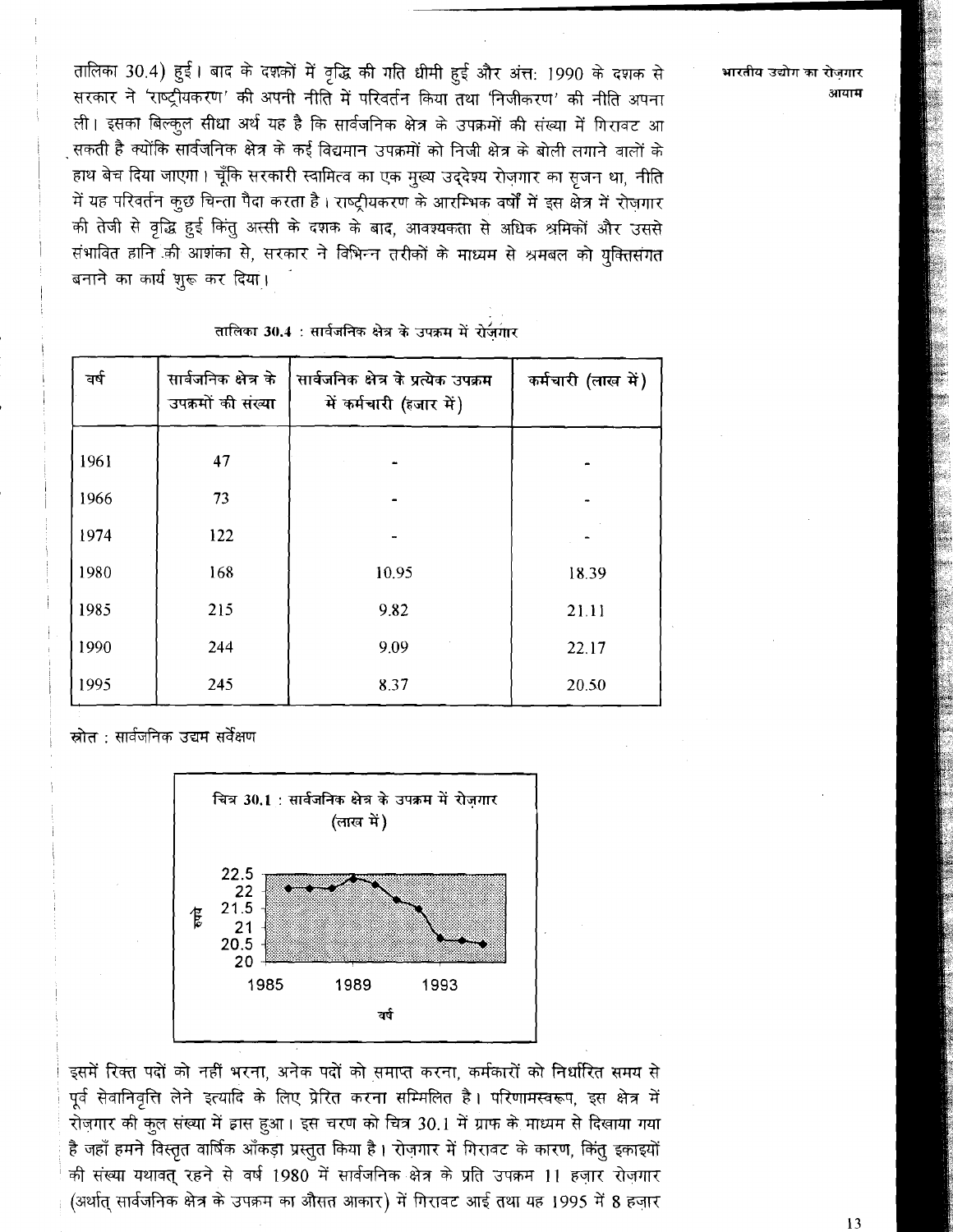से कुछ अधिक रह गया। इतना होने पर भी सार्वजनिक क्षेत्र के एक औसत उपक्रम में रोज़गार अभी भी अर्थव्यवस्था की एक औसत औद्योगिक इकाई की तुलना में बहुत ज्यादा (लगभग 100 गुणा) है। इसका कारण यह भी है कि सार्वजनिक क्षेत्र के उपक्रम मुख्य रूप से बृहत्-पूँजी-सघन बनियादी वस्त क्षेत्र में कार्यरत हैं।

लघु उद्योग क्षेत्र: ऐसा प्रतीत होता है कि लघु उद्योगों का कार्य निष्पादन फैक्टरी सेक्टर की तलना में अधिक अच्छा रहा है। भारत उन गिने-चुने देशों में से एक है जिन्होंने उत्पाद आरक्षण, उत्पाद गुल्क में छूट, राज सहायता प्राप्त (सब्सिडाइज्ड) ऋण इत्यादि के रूप में विशेष लघु उद्योगोन्मुखी नीति का लम्बे समय तक अनुसरण किया है। हालाँकि, विगत दस वर्षों में लघु उद्योगों के लिए आरक्षित उत्पादों की संख्या में भारी कमी आई है फिर भी मोटे तौर पर संवर्द्धनात्मक नीति अभी भी जारी है। किंतु शोधकर्त्ताओं की दृष्टि में लघु उद्योगों के लिए कोई भी क्रमबद्ध और विश्वसनीय आधारभूत आँकड़ा नहीं है। उद्योग मंत्रालय द्वारा दिए जाने वाले आँकड़े के साथ एक गंभीर समस्या यह है कि लघु उद्योग की परिभाषा में, जो पूँजी के अंकित मूल्य पर आधारित है, बार-बार परिवर्तन होता रहता है। इसके कारण, शोधकर्त्ता गैर सरकारी सर्वेक्षणों पर अथवा अन्य स्रोतों जैसे जनगणना या राष्ट्रीय प्रतिदर्श सर्वेक्षण आँकड़ा पर निर्भर करते रहे हैं।

तथापि, यहाँ हम उद्योग मंत्रालय के आँकड़ों का उपयोग करेंगे तथा जनगणना से कुछ अनुमानों का भी संदर्भ लेंगे। आँकड़ों की अनुरूपता की समस्या के साथ-साथ अर्थशास्त्री सामान्यतया इस बात से भी सहमत हैं कि पिछले दो तीन दशकों में शुरू से अंत तक लपु उद्योगों में गतिशीलता और वृद्धि दिखाई पड़ती है। जैसा कि तालिका 30.5 में दर्शाया गया है, इस क्षेत्र में 1995 और 1998 के बीच रोज़गार में तीन गुणा वृद्धि हुई है और यह 1.71 करोड़ तक पहुँच गया है जो कि समस्त फैक्टरी सेक्टर रोज़गार से काफी अधिक है। इतना ही नहीं, रोज़गार में तब भी समरूप वृद्धि हुई जब अस्सी के दशक में बृहत् फैक्टरियों में रोज़गार में स्पष्ट गिरावट दर्ज की गई थी। तथापि, रोज़गार की त्रुद्धि दर (देखिए तालिका 30.6) हालाँकि अभी भी महत्त्वपूर्ण रूप से सकारात्मक है, सत्तर के दशक में प्रभावशाली 8.7 प्रतिशत से गिर कर नब्बे के दशक में 4 प्रतिशत के साधारण स्तर तक आ गया है और इसमें निर्गत वृद्धि दरों की अपेक्षा कम वृद्धि के रूप में देखा गया जैसा कि बृहत् फैक्टरियों के मामले में है। समय बीतने के साथ एक छोटी फैक्टरी का औसत आकार (कर्मचारी के मामले में) और छोटा होता जा रहा है।

| वर्ष    | रोज़गार (लाख) | प्रति कारखाना कर्मचारी |
|---------|---------------|------------------------|
| 1975-76 | 45.9          | 8.41                   |
| 1980-81 | 71            | 8.12                   |
| 1985-86 | 96            | 7.10                   |
| 1990-91 | 125.3         | 6.43                   |
| 1994-95 | 146.6         | 5.7                    |
| 1998-99 | 171.58        | 5.49                   |
|         |               |                        |

तालिका 30.5 : लघु उद्योगों में रोजगार

स्रोत : उद्योग मंत्रालय प्रतिवेदन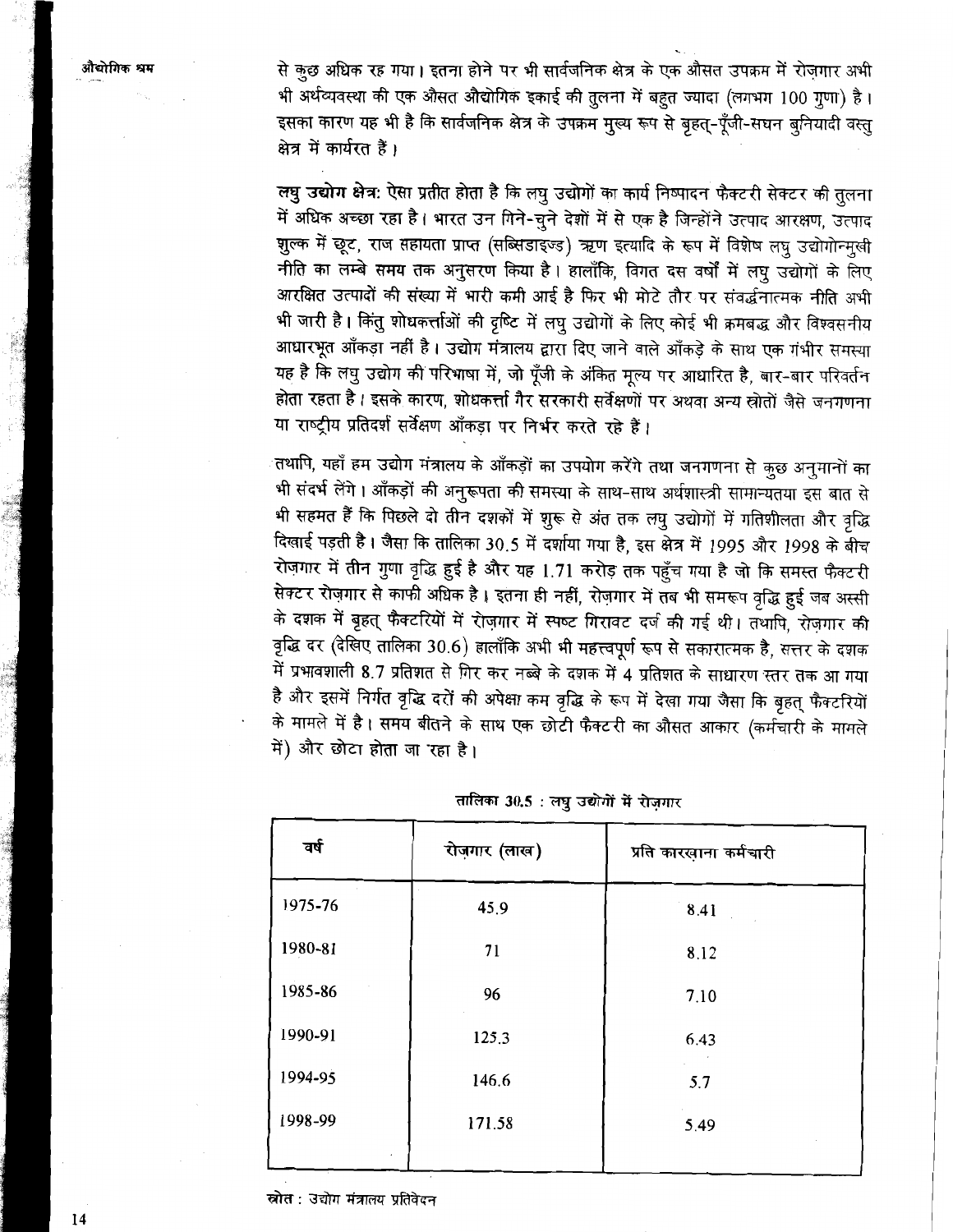तालिका 30.6 : लघु उद्योग क्षेत्र में वृद्धि दर

| वर्ष    | निर्गत वृद्धि दर | ्रोज़गार वृद्धि दर |
|---------|------------------|--------------------|
| 1973-80 |                  | 8.7                |
| 1980-90 | 10.73            | 5.84               |
| 1990-95 | 6.20             | 4.0                |
| 1990-95 | 9.4              | 4.0                |
|         |                  |                    |

स्रोत: उद्योग मंत्रालय प्रतिवेदन

छोटे फैक्टरियों में रोज़गार का वैकल्पिक माप गैर पंजीकृत विनिर्माण क्षेत्र, जिसमें मुख्य रूप से छोटे फैक्टरी (किंतु निश्चित तौर पर पंजीकृत छोटे फैक्टरियों को छोड़ देते हैं, इसमें से कुछ ए एस आई आँकड़ों द्वारा कवर किए जा सकते हैं) सम्मिलित हैं, के रोज़गार अनुमानों में पाया जा सकता है। जनगणना आँकड़ों से निकाले गए ऐसे अनुमानों से पता चलता है कि 1981 में इस क्षेत्र में रोज़गार 13.58 मिलियन (1.35 करोड़) था जो 1991 में बढ़ कर 15.64 मिलियन हो गया औ<mark>र आरम्भिक रिपोर्टों के अनुसार 2001 में 28.20 मिलियन तक पहुँच गया है - अर्थात् विगत</mark> दस वर्षों में इस क्षेत्र में भारी वृद्धि दर्ज की गई है।

### बोध प्रश्न 4



भारतीय उद्योग का रोजगार आयाम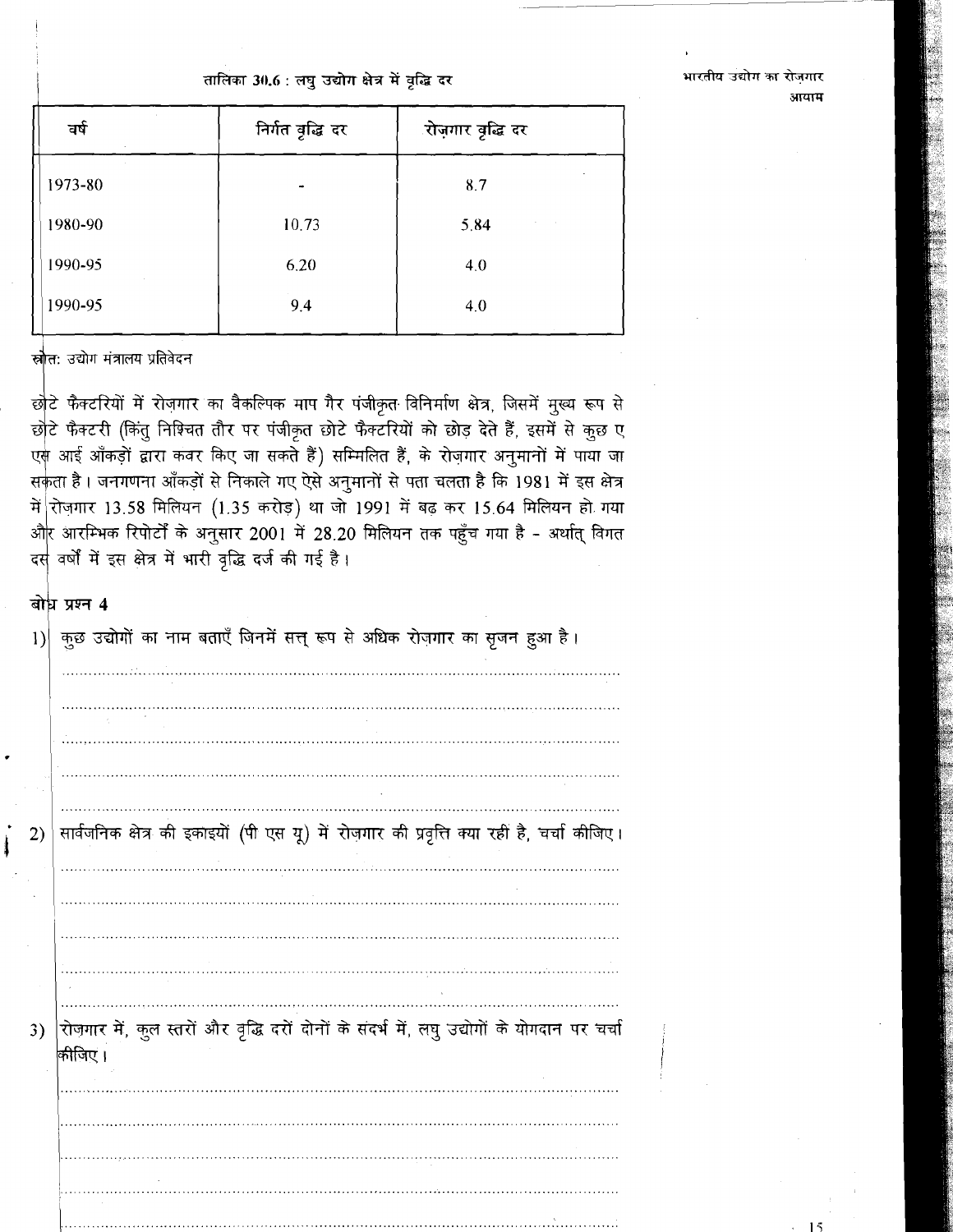4) सही के लिए (हाँ) और गलत के लिए (नहीं) लिखिए।

- फैक्टरी क्षेत्र की अपेक्षा लघु क्षेत्र में रोज़गार की वृद्धि दर कम रही है। क)
- सार्वजनिक क्षेत्र की इकाइयों में अभी भी रोज़गार में वृद्धि हो रही है। ख) €
- रोजगार में खाद्य और खाद्य उत्पाद उद्योगों का हिस्सा 10 प्रतिशत ग) से कम है।
- सार्वजनिक क्षेत्र की इकाइयों की संख्या में अधिकांश वृद्धि 1960 और **घ**) 1980 के बीच हुई है।
- ड.) वर्ष 1980 तक, सरकार की आर्थिक नीति मुक्त-बाज़ारोन्मुखी नहीं थी।

#### बेरोज़गारी और नौकरी हीनता 30.6

बेरोज़गारी और नौकरीहीनता का अध्ययन रोज़गार के स्वरूप में कैसी वृद्धि हो रही है उस पर विचार करने का एक अन्य तरीका है। यहाँ हमें यह ध्यान रखना चाहिए कि नौकरीहीनता और बेरोजगारी में थोड़ा अंतर है। बेरोजगारी में जहाँ सभी प्रकार की बेरोजगारी शामिल है, नौकरीहीनता का अभिप्राय नौकरी की समाप्ति है। इसलिए बेरोज़गारी में नौकरीहीनता सम्मिलित है किंतू नौकरीहीनता में बेरोजगारी सम्मिलित नहीं है। नौकरीहीनता की स्थिति तब आती है जब कोई क्षेत्र अचानक अपना बाज़ार खो बैठता है और आयात, अथवा अर्थव्यवस्था में अन्यत्र प्रतिस्पर्धी क्षेत्र के विकास या प्रतिकूल नीतिगत परिवर्तनों के कारण कम प्रतिस्पर्धी रह जाता है।

भारतीय संदर्भ में, नौकरीहीनता के संबंध में स्पष्ट आँकड़ा उपलब्ध नहीं है। तथापि, फर्मों की स्थापना और उनके बंद होने के संबंध में ए एस आई आँकड़ों का उपयोग करके इसे मापा जा सकता है। राय (2001) ने इस तरह का अनूमान लगाने का प्रयास किया है। उनके अध्ययन के अनूसार, इकाइयों के बंद होने से 1980 और 1990 के बीच 2.14 मिलियन नौकरियाँ छूट गई। इस तथ्य के मद्देनजर कि यह दशक नौकरीविहीन वृद्धि का था, यह आश्चर्यजनक नहीं है। नब्बे के दशक में इस स्थिति में सुधार हुआ है। विशेषकर, 1990 और 1997 के बीच जब निर्गत वृद्धि दर में और वृद्धि हुई और रोज़गार में भी वृद्धि होना शुरू हुआ, सिर्फ 0.45 मिलियन नौकरियाँ छूटी। इसके विपरीत, मंदी प्रभावित 1997-98 में अकेले नौकरी छूटने की संख्या में तेजी से वृद्धि हुई और यह 0.29 मिलियन तक पहुँच गया। यह वर्ष 1990 में 1.4 मिलियन नौकरियाँ छूटने की अन्तरराष्ट्रीय श्रम संगठन के अनुमान के अनुरूप है। इन आँकड़ों को देखकर, और विशेषकर पिछले कुछ वर्षों में नौकरी छूटने की घटना में हुई आकस्मिक वृद्धि के कारण नौकरीहीनता की प्रवृत्ति पर चिन्ता और बढ़ गई है।

नौकरीहीनता, चूँकि दिवालियापन और उत्पादन इकाई के बंद होने से संबंधित है, संबंधित माप रुग्ण (अर्थात् वित्तीय रूप से संकट में और संभवतया बंद) इकाइयों में कार्यरत कर्मकारों की संख्या है। इन फर्मों में नौकरियाँ (अथवा रोज़गार) या तो छूट चुकी हैं अथवा भविष्य में छूट जाने की संभावना है, और उन्हें मोटे तौर पर 'संकट में नौकरी' कहा जा सकता है। औद्योगिक और वित्तीय पुनर्गठन बोर्ड (बी आई एफ आर) के अनुसार, सन् 2000 में 'रुग्ण' इकाई के रूप में पंजीकृत इकाइयों की संख्या बढ़कर 3296 हो गई जिसमें 1.88 मिलियन कर्मकार कार्यरत थे, जो कि संगठित उद्योग में श्रमबल का 20 प्रतिशत है। इसलिए औद्योगिक नौकरियों का 20 प्रतिशत वास्तव में संकट में था इससे पता चलता है कि भारतीय उद्योग को प्रतिस्पर्धापूर्ण नए वातावरण में समायोजन करने में कठिनाई हो रही है तथा कई पुराने फर्म वित्तीय संकट का सामना कर रहे हैं। तथापि, यह आर्थिक सुधारों के संदर्भ में अस्वाभाविक नहीं है।

16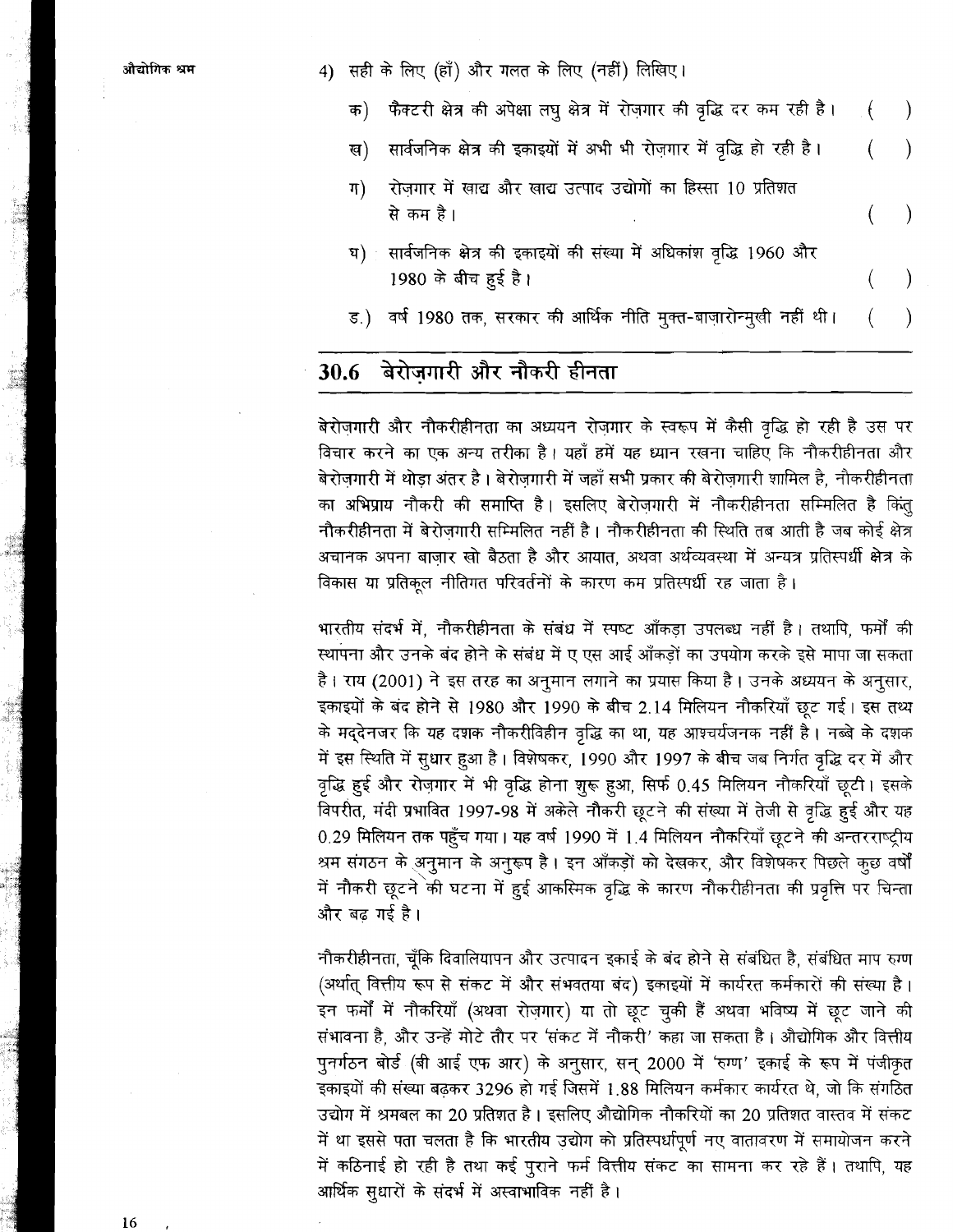औद्योगिक क्षेत्र से बाहर, बेरोजगारी का अर्थव्यवस्था-व्यापी माप राष्ट्रीय प्रतिदर्श सर्वेक्षण संगठन (एन एस एस ओ) द्वारा एकत्रित पारिवारिक सर्वेक्षण आँकड़ा और राज्य सरकारों द्वारा एकत्रित रोजगार कार्यालय आँकडा में से प्राप्त किया जा सकता है। एन एस एस ओ पाँच वर्षों के अंतराल में परिवारों के रोजगार विवरणों के संबंध में आर्थिक सर्वेक्षण करता है। वर्ष 1987-88 और 1993-94 के उनके आँकड़ों के अनुसार इस समयावधि में ग्रामीण और शहरी दोनों क्षेत्रों में तथा महिलाओं और पूरुषों दोनों में तथा न्यूनाधिक सभी शैक्षणिक स्तरों में बेरोज़गारी में गिरावट आई है। यह औद्योगिक रोज़गार के दृश्य के अनुरूप ही प्रतीत होता है (अर्थात् नब्बे के दशक में विकास) जैसा कि हमने पहले देखा है। लगभग 30 प्रतिशत वयस्क पुरुषों (15 वर्ष की आयु से अधिक के) बेरोजगार होने की बात कही गई है।

रोजगार कार्यालयों की रिक्ति रजिस्टर में नौकरी खोजने वालों का नाम दर्ज किया जाता है। इस स्रोत के अनुसार सन् 1970 में बेरोज़गारों की कुल संख्या 4.06 मिलियन से बढ़कर 1987 में 30.24 मिलियन हो गई है जो कि लगभग सात गूणा वृद्धि है। इस समयावधि में बेराजगारी की वृद्धि दर 1980 के दशक (9.85 प्रतिशत) की तुलना में सत्तर के दशक में अधिक तीव्र (13.86 प्रतिशत) रही। वर्ष 1994 में नौकरी खोजने वालों की संख्या बढ़ कर 45 मिलियन हो गयी।

### बोध प्रश्न 5

'बेरोजगारी' और 'नौकरी हीनता' के बीच विभेद कीजिए।  $1)$ 

 $2)$ नौकरीहीनता की समस्या सामान्यतया कब पैदा होती है?

- 3) सही के लिए (हाँ) और गलत के लिए (नहीं) लिखिए।
	- क) एन एस एस ओ आँकड़ा के अनूसार अर्थव्यवस्था में बेरोज़गारी बढ़ रही है। ( ख) नौकरी हीनता का माप करना कठिन है।
	- रुग्ण उद्योगों में कार्यरत कर्मकारों पर नौकरी छूटने का खतरा नहीं होता है। ( ग)

#### इस प्रवृत्ति (पैटर्न) के कारक 30.7

अब हम एक अधिक रोचक प्रश्न लेते हैं : औद्योगिक रोज़गार की यह अत्यन्त ही विचित्र (U-आकृति) प्रवृत्ति किन कारकों के कारण होती है? इस प्रश्न को हम तीन अलग-अलग समयावधियों के लिए कर सकते हैं : (1) वर्ष 1980 की प्रवृत्ति (2) अस्सी के दशक के दौरान प्रवृत्ति और (3) नब्बे के दशक में प्रवृत्ति।

 $17$ 

भारतीय उद्योग का रोजगार

आयाम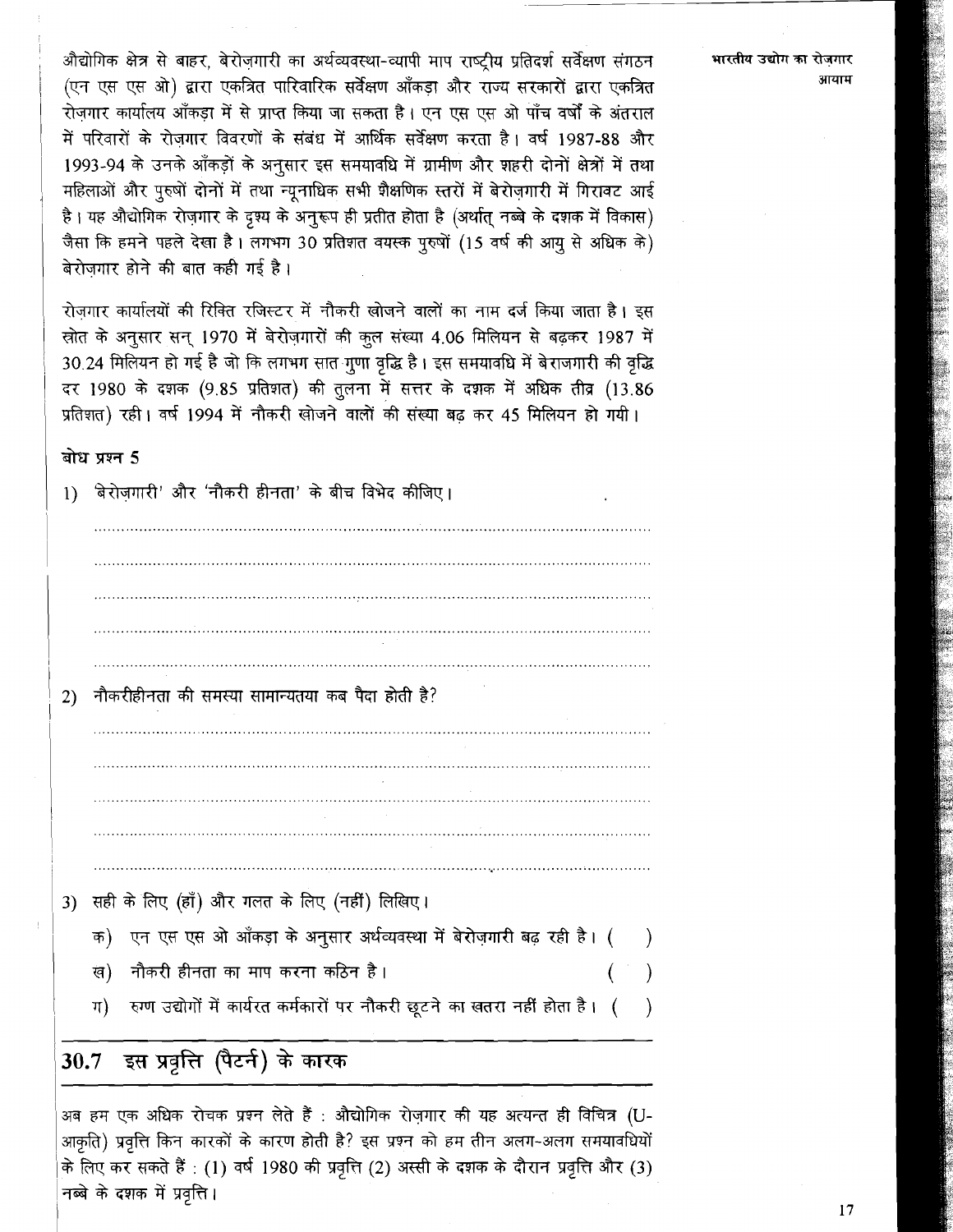पहले चरण (वर्ष 1960 से 1980 तक) में रोज़गार की वृद्धि दर बढ़ रही थी (हालाँकि यह वृद्धि दर मामुली थी), जबकि सकल घरेलू उत्पाद अथवा औद्योगिक उत्पादन में गिरावट आ रही थी। उस समय आयात प्रतिस्थापन्न उपायों पर बल दिया जा रहा था तथा पूँजी विनियतन में बाज़ार की भूमिका पर काफी नियंत्रण लगाया गया था। साथ ही साथ, सरकार ने अधिक से अधिक आर्थिक कार्यकलापों को अपने सीधे स्वामित्व और नियंत्रण में ले लिया जिसका स्पष्ट उददेश्य रोजगार के सृजन पर बल था। सार्वजनिक क्षेत्र के उपक्रमों में रोज़गार में तेजी से वृद्धि हुई। निजी क्षेत्र में पूँजी का स्थानापन्न श्रम था क्योंकि सरकारी नियंत्रण के कारण पूँजी दुर्लभ होती जा रही थी इसलिए, मुख्य रूप से सरकारी नीति के परिणामस्वरूप उत्पादन वृद्धि की अपेक्षा रोज़गार में कहीं अधिक वृद्धि हुई।

लेकिन उसके बाद दूसरा चरण आया, जिसमें यह प्रवृत्ति बिल्कूल पलट गई। रोज़गार में वृद्धि लगभग स्थिर हो गई और अचानक उत्पादन वृद्धि बढ़ गई। यह अत्यन्त ही भ्रामक स्थिति थी, क्योंकि आप इन दोनों के बीच सकारात्मक संबंध की अपेक्षा कर सकते हैं। यह वृद्धि नौकरी हीन क्यों थी? अर्थशास्त्री इसके लिए दो युक्ति संगत उत्तर देते हैं : (1) अत्यधिक क्षमता, (2) श्रम बाजार की अनम्यता। अस्सी के दशक तक, विभिन्न महत्त्वपूर्ण आदानों जैसे सीमेन्ट, इस्पात, रसायन और यहाँ तक कि वित्तीय पँजी का वितरण सीधे सरकार के नियंत्रण में था। यहाँ तक कि नए संयंत्र की स्थापना, अथवा क्षमता के विस्तार के लिए भी सरकार की अनुमति की आवश्यकता पड़ती थी। इसलिए इस वातावरण में, फर्मों ने सरकार से अनुमति प्राप्त करने की परेशानियों से बचने के लिए अत्यधिक क्षमता के निर्माण का प्रयास किया। अतएव बाद में, जब आर्थिक तेजी आई तो उन्होंने अपनी पूर्व निर्मित बेकार पड़ी हुई क्षमता का ही दोहन किया। इस रणनीति ने रोजगार वृद्धि की गुंजाइश को समाप्त कर दिया। क्षमता आधिक्य की दलील का निचोड यही है।

अनम्य श्रम बाज़ार तर्क में भी अनूरूप दृष्टिकोण पाया जाता है। वर्ष 1970 से शुरू होकर ट्रेड यूनियन धीरे-धीरे अपने सदस्यों की संख्या और नियोजकों के साथ अपने मोल-तोल की बढ़ी हुई क्षमता, दोनों रूपों में अधिक सुदृढ़ हो गए थे। इसके साथ ही सरकार ने भी कतिपय विधान बनाए जिससे नौकरी संबंधी सुरक्षा को पक्का किया गया। इस कानून ने काम बंदी, छंटनी और निजी क्षेत्रों (जिसमें 100 कर्मकार या अधिक नियोजित हैं) की बंदी पर प्रतिबंध का रूप ले लिया जो सार्वजनिक क्षेत्र के जीवन पर्यन्त नौकरी-सुरक्षा के सदृश था। इससे संभवतया कर्मकारों की मोल-तोल की शक्ति में वृद्धि होने लगी और इसके परिणामस्वरूप मजदरी में वृद्धि हुई। इसने प्रत्यक्ष रूप से सभी प्रकार के रोजगार को प्रभावित किया तथा विशेषकर बड़ी फर्मों को अपने श्रम बल के प्रबन्धन में योजनाबद्ध रूप से कार्य करने को प्रेरित किया। अधोमुखी अनम्यता से विवश होकर उन्होंने स्थायी संवर्ग में कर्मकारों को रखना कम कर दिया और जहाँ कहीं भी संभव है इसके स्थान पर ठेका मजदूर रखना शूरू किया अथवा बाहर से कर्मकारों को बुलाना शुरू किया। इन सबका संचयी प्रभाव यह हुआ कि पंजीकृत विनिर्माण क्षेत्र के रोज़गार में जड़ता आ गई।

अस्सी के दशक में, जब सरकार श्रम कानूनों को और अधिक कठोर बना रही थी, इसने उत्पाद बाज़ार के प्रति बिल्कुल ही अलग नीति अपनाई। अनेक क्षेत्रों में इसने नियंत्रण हटा लिया (जैसे सीमेन्ट और इस्पात के मूल्य निर्धारण पर से नियंत्रण हटाना), विदेशी कंपनियों के प्रवेश की अनुमति दी गई और कतिपय उद्योगों का आधुनिकीकरण भी शुरू किया गया। अस्सी के दशक के उत्तरार्द्ध में नियमों में क्रमश: ढील के संकेत, अधिक खुलापन और निवेश अनुकूलता आदि सब कूछ बिल्कुल साफ हो चुके थे और निजी क्षेत्र ने परिवर्तन के इस नए दौर में अत्यन्त ही सकारात्मक प्रतिक्रिया की। सकल घरेलू उत्पाद और औद्योगिक उत्पादन दोनों में भारी वृद्धि हुई और अंत: पिछले दशक की वृद्धि की 'हिन्दू दर' जो मात्र 3 से 4 प्रतिशत थी, की सीमा को पार करने में सफल रहा। विशेषकर, निर्यात बढ़ना शुरू हुआ।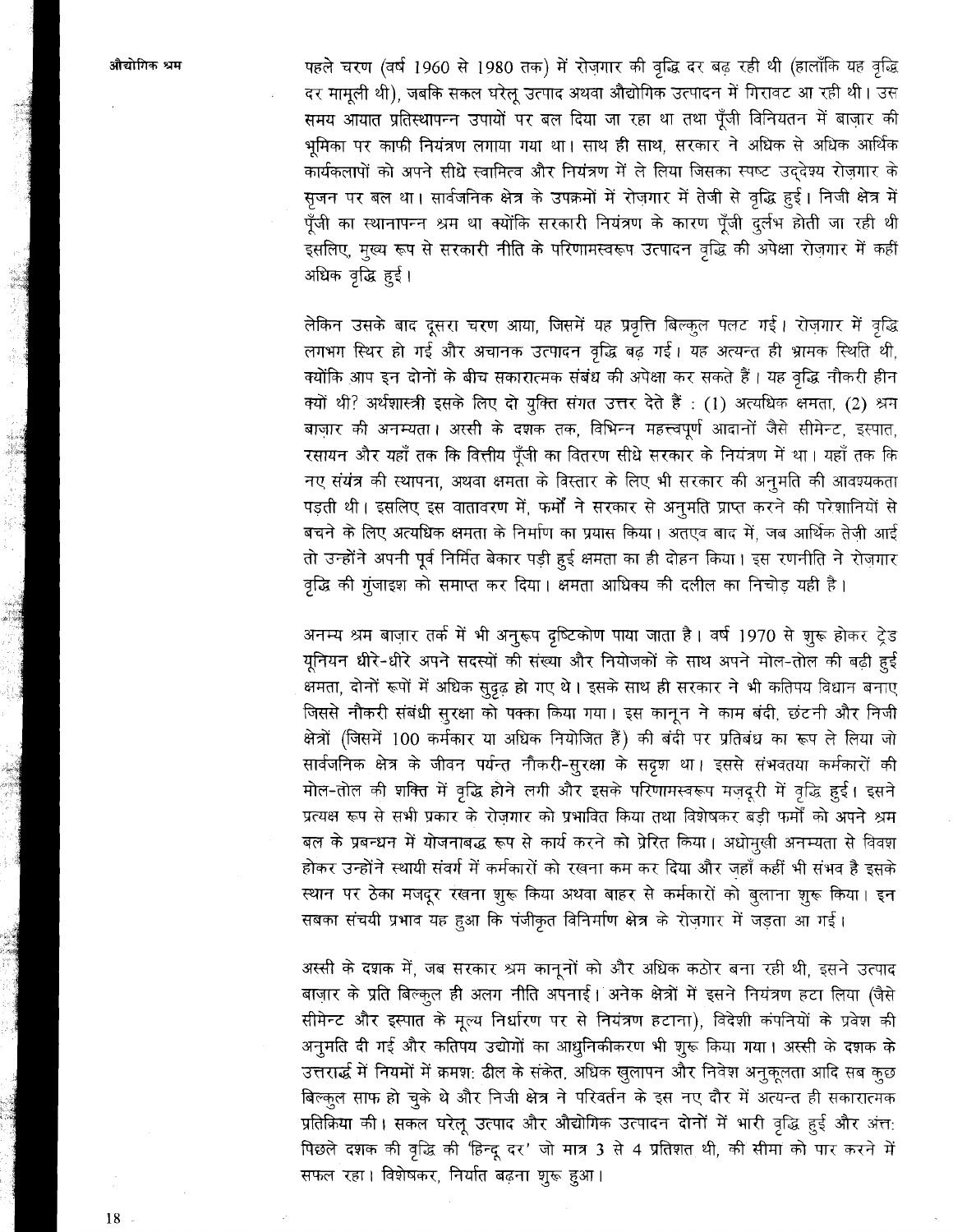उसके बाद नब्बे का दशक आया जब 1991 में अभूतपूर्व भुगतान संतुलन के संकट ने सरकार को पूर्ण रूप से आर्थिक सूधार करने के लिए बाध्य कर दिया, इसमें से अधिकांश अन्तरराष्ट्रीय मूद्रा कोष की ऋण शर्तें थीं। हालाँकि अपना देश पहले से ही सुधार के पथ पर बढ़ रहा था किंतु 1991 के संकट ने अकस्मात ही सुधार की प्रक्रिया को तीव्र कर दिया। घरेलू प्रतिस्पर्धा पर प्राय: सभी प्रत्यक्ष नियंत्रण (लाइसेन्स प्रणाली, प्रवेश की अनुमति के रूप में) जल्दी-जल्दी हटा लिए गए, निजी क्षेत्र का स्वागत पहले से कहीं अधिक बड़ी भूमिका निभाने के लिए किया गया और साथ ही साथ सार्वजनिक क्षेत्र के उपक्रमों के विस्तारवादी स्वरूप पर जानबुझ कर नियंत्रण लगाया गया। इसके अलावा, देश के विश्व व्यापार संगठन की सदस्यता ग्रहण करने से विदेश व्यापार पर से बहुत सारी पाबंदियाँ हटा ली गईं। बाज़ारोन्मुखी सुधार प्रक्रिया के अंग के रूप में विभिन्न प्रकार की वस्तुओं के निर्बाध आयातों की अनूमति दी गई।

सुधारों के इस परिदृश्य में, 1990 के दशक में रोज़गार संबंधी प्रवृत्तियों को नई नीतियों की कसौटी पर परखा जाना स्वाभाविक है। अर्थशास्त्रियों ने दो प्रकार के विचार प्रकट किए हैं। एक तर्क यह है कि रोज़गार के क्षेत्र में सकारात्मक परिवर्तन अपने आप में ही सुधारों के सकारात्मक परिणाम के प्रमाण हैं। निर्यात का क्षेत्र एक ऐसा क्षेत्र है जिसमें सकारात्मक प्रभाव त्तकाल महसूस किया गया। नब्बे के दशक के आरम्भ में, निर्यात में तीव्र गति से वृद्धि हुई और इस निर्यात में लघु तथा मध्यम आकार के उद्योगों के श्रम-प्रधान वस्तुओं का बड़ा हिस्सा था। इसने निश्चित तौर से रोज़गार वृद्धि में योगदान किया। किंतु नब्बे के दशक के उत्तरार्द्ध में इस गति को नहीं बनाए रखा जा सका। यह चर्चा का एक अलग विषय है जिसका कारण निर्यात में कमी और सकल घरेलू उत्पाद में गिरावट बताया जा सकता है ।

दूसरी विचारधारा जो अधिक सतर्क है तथा कभी-कभी सूधार को शंका की दृष्टि से भी देखता है, इस सकारात्मक प्रभाव के चरण के स्थायित्व के संबंध में सचेत भी करता है। इस तथ्य के मद्देनजर कि 1997 के बाद से रोज़गार में वृद्धि दर धीमी हुई है और मंदी की स्थिति बन रही है, इस विचारधारा के अनुसार सुधार की प्रक्रिया से कर्मकारों की दुर्दशा हुई है तथा भविष्य में सस्ती वस्तूओं के खुले आयात से उनकी दशा और खराब होगी।

### बोध प्रश्न 6

| $\left  \right $ | अस्सी के दशक तक हमारी आर्थिक नीति की मुख्य विशेषताओं की चर्चा कीजिए।         |
|------------------|------------------------------------------------------------------------------|
|                  |                                                                              |
|                  |                                                                              |
|                  |                                                                              |
|                  |                                                                              |
|                  |                                                                              |
|                  |                                                                              |
| 2)               | अर्थशास्त्रियों का अस्सी के दशक के नौकरीहीन विकास के संबंध में क्या कहना है? |
|                  |                                                                              |
|                  |                                                                              |
|                  |                                                                              |
|                  |                                                                              |
|                  |                                                                              |

भारतीय उद्योग का रोजगार आयाम

19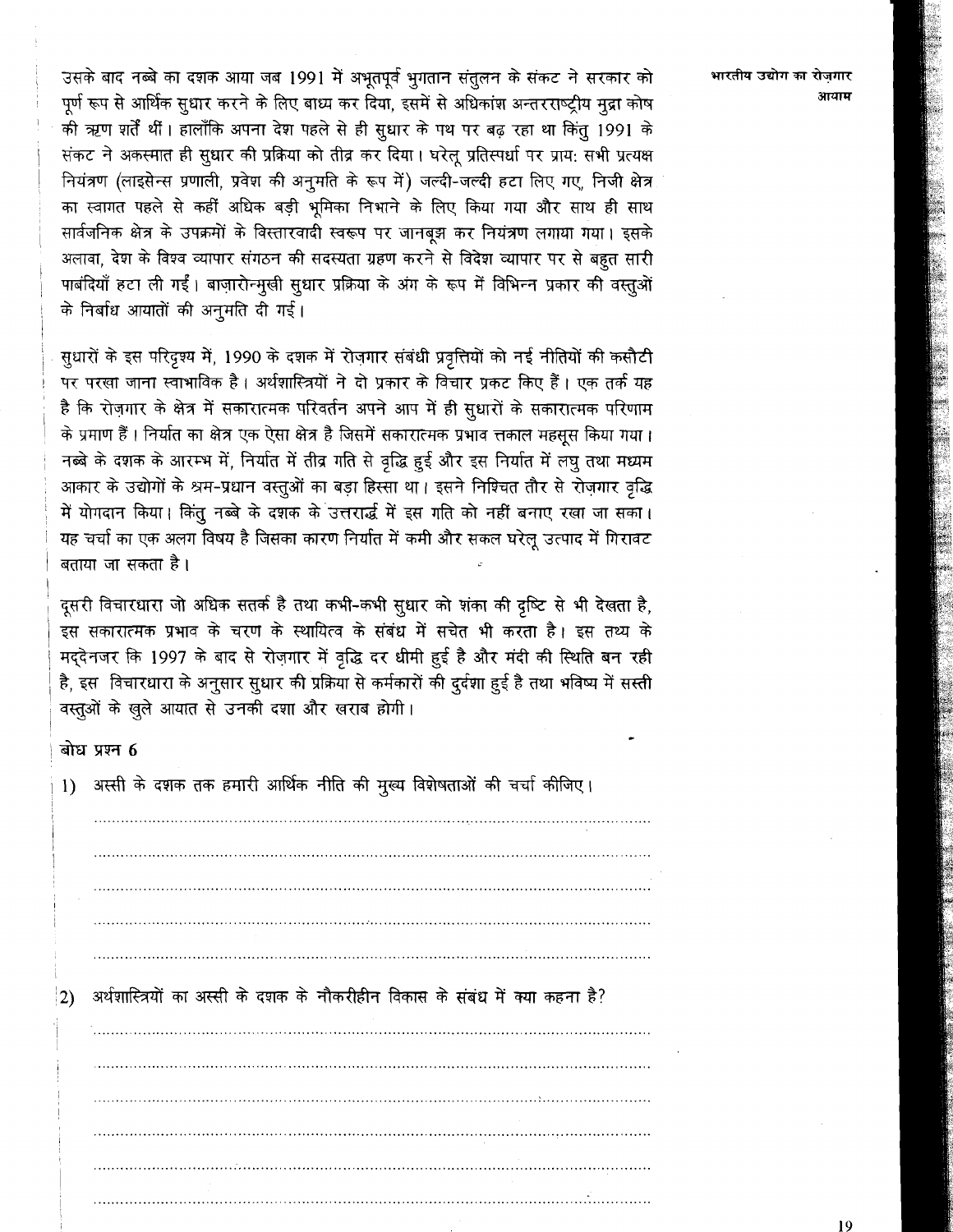## 3) वर्ष 1991 के बाद किस प्रकार के नीतिगत परिवर्तन हुए?

सही के लिए (हाँ) और गलत के लिए (नहीं) लिखिए।  $\mathbf{A}$ आर्थिक सुधार का अभिप्राय अधिक सरकारी नियंत्रण है। क) वर्ष 1991 के सुधारों के बाद से निर्यात में गिरावट आई है। ख) सूधारों के साथ रोजगार में वृद्धि हुई है। ग)

#### 30.8 सारांश

संक्षेप में, आर्थिक सुधारों से उच्च उत्पादन वृद्धि के रूप में निश्चित तौर पर लाभ हुआ है किंतू इसके साथ ही उद्योग और रोज़गार के पुनर्गठन तथा परिवर्तन की प्रक्रिया भी शुरू हुई। यह प्रक्रिया लम्बे समय तक चल सकती है तथा यह विशेषकर मजदूर वर्ग के लिए कुछ कष्टप्रद भी हो सकती है। तथापि, इसका मतलब यह नहीं हुआ कि हम सुधार का रास्ता छोड़ दें क्योंकि मजदूरों का बेरोज़गार होना इस पूरी सूधार प्रक्रिया का गौण प्रभाव है, और इसके साथ अनुपूरक नीतियों के माध्यम से अलग से निबटा जा सकता है। यहाँ यह भी अनिवार्य हो जाता है कि इस तरह की नीतियाँ बनाते समय जबरी छुट्टी कर दिए गए श्रमिकों की दशा में सुधार के लिए उपायों पर विशेष ध्यान दिया जाए।

| 30.9 | शब्दावला |
|------|----------|

| आर्थिक द्वैधता                      | एक अर्थव्यवस्था अथवा अर्थव्यवस्था के क्षेत्र में<br>द्विभक्तीकरण जिसके परिणामस्वरूप आर्थिक<br>कार्यकलापों (जैसे उत्पादन) के संचालन की दो<br>समानान्तर व्यवस्थाएँ उत्पन्न होती हैं और<br>अलग-अलग नीतिगत पक्षों का विकास होता है। |
|-------------------------------------|---------------------------------------------------------------------------------------------------------------------------------------------------------------------------------------------------------------------------------|
| सकल घरेलू उत्पाद का वास्तविक मूल्य: | एक देश के अंदर उत्पादित सभी वस्तुओं और सेवाओं<br>के मूल्य (अर्थात् आयातों की गणना नहीं की जाती<br>है) का माप दिए गए वर्ष के मूल्य स्तर पर किया<br>जाता है।                                                                      |
| सार्वजनिक क्षेत्र की इकाइयाँ        | सरकारी स्वामित्व वाली फैक्टरियाँ।                                                                                                                                                                                               |
| नौकरीहीन वृद्धि                     | एक शब्द जिसे 1980 के दशक की स्थिति जब<br>औद्योगिक उत्पादन में उच्च दर पर वृद्धि हुई किंतु<br>औद्योगिक रोज़गार वस्तुत: स्थिर था के संदर्भ के<br>लिए गढा गया।                                                                     |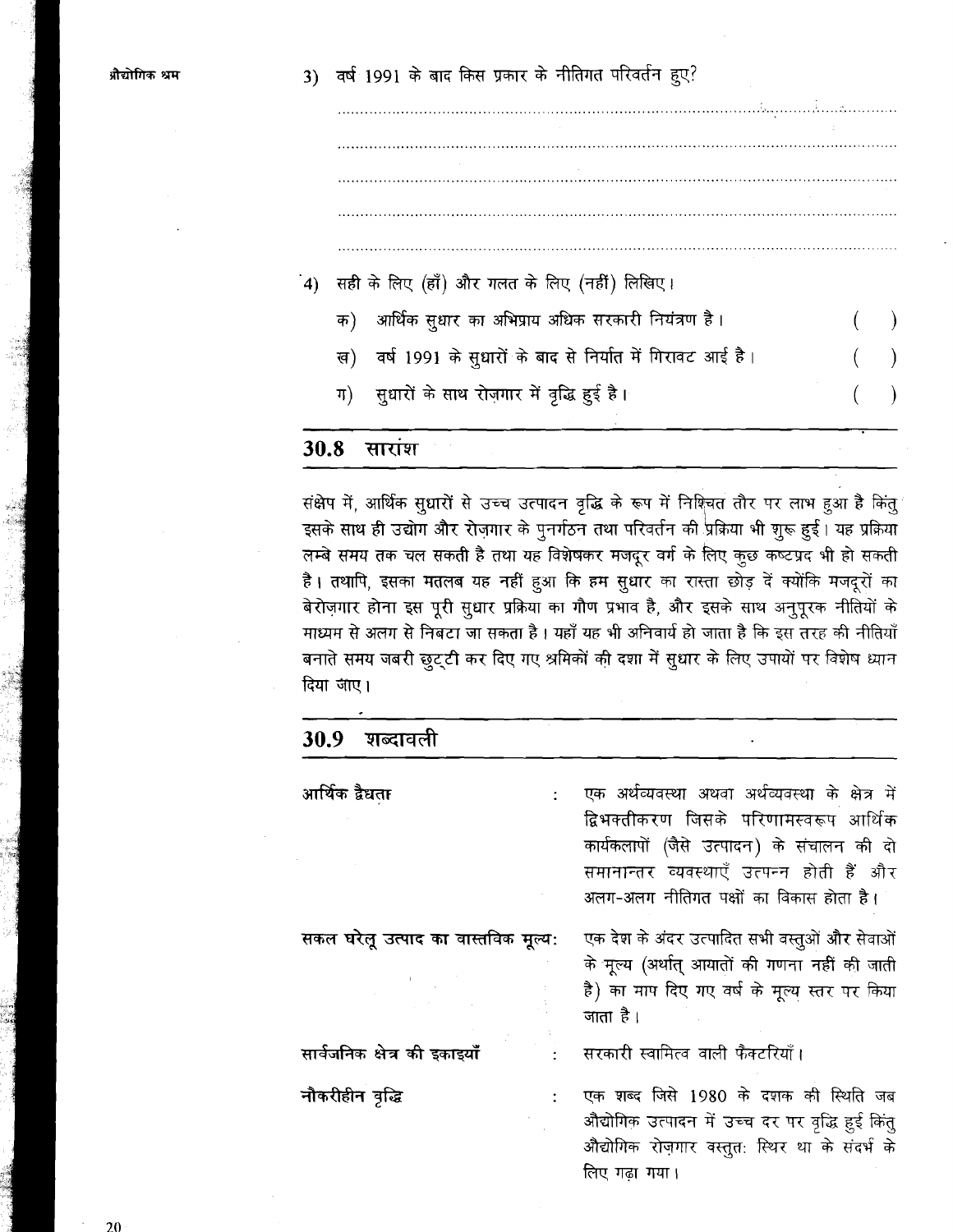उन नीतियों का अनुसरण जिसका लक्ष्य आर्थिक कार्यकलापों पर सरकार का नियंत्रण और विनियमन समाप्त करना तथा मुक्त बाज़ार को बड़ी भूमिका निभाने की अनुमति देना।

भारतीय उद्योग का रोजगार आयाम

## 30.10 कुछ उपयोगी पुस्तकें एवं संदर्भ

आई.जे. अहलुवालिया, (1992). प्रोडक्टिविटी एण्ड ग्रोथ इन इंडियन मैन्यूफैक्चरिंग, नई दिल्ली, ऑक्सफोर्ड युनिवर्सिटी प्रेस।

फैलोन, पीटर और रॉबर्ट ई.बी. लुकस, (1993). ''जॉब सिक्यूरिटी रेग्यूलेशन एण्ड दि डायनामिक डिमांड फॉर इण्डस्ट्रियल लेबर इन इंडिया एण्ड जिम्बाब्वे'', जर्नल ऑफ डेवलपमेंट इकनॉमिक्स, खण्ड 40, सं. 2।

लिटिल, इयान एम.डी., दीपक मजूमदार और जॉन एम पेज, जूनियर 1987, स्मॉल मैन्यूफैक्चरिंग एण्टरप्राइसेस: ए कॉम्पेरेटिव एनालिसिस ऑफ इंडिया एण्ड अदर इकोनॉमीज़, ऑक्सफोर्ड यूनिवर्सिटी प्रेस, न्यूयॉर्क।

नागराज, आर., (2001). "पर्फोमेन्स ऑफ इण्डियाज मैन्यूफैक्चरिंग सेक्टर इन दि 1990 : सम टेण्टेटिव फाइन्डिंग्स'', शुजी उचीकावा (संपा.), इकनॉर्मिक रिफार्म्स एण्ड इण्डस्ट्रियल स्टूक्चर इन इंडिया, इंस्टीट्यूट ऑफ डेवलपिंग इकनॉमिक्स, टोक्यो में।

रामास्वामी, के.वी., (1994). "स्मॉल-स्केल मैन्यूफैक्चरिंग इण्डस्ट्रीज : सम आस्पेक्ट्स ऑफ साइज, ग्रोथ एण्ड स्टूक्चर'', इकनॉमिक एण्ड पॉलिटिकल वीकली, फरवरी. 26।

राय, तीर्थंकर, (2001). ''ए स्टडी ऑफ जॉब लॉस विद स्पेशल रेफरेन्स टू डिक्लाइनिंग इण्डस्ट्रीज इन 1990-1998'', लेबर मार्केट एण्ड लेबर इन्स्टीट्यूशन्स, इंस्टीट्यूट ऑफ डेवलपिंग इकोनौमीज़ टोक्यो में ।

### आगामी सांख्यिकीय प्रकाशन

उद्योगों का वार्षिक सर्वेक्षण, उद्योग मंत्रालय, भारत सरकार

इंडियन लेबर ईयर बुक, श्रम मंत्रालय, भारत सरकार।

## 30.11 बोध प्रश्नों के उत्तर अथवा संकेत

#### बोध प्रश्न 1

- 1) उद्योगों के दो प्रकार के होने के कारण असंगठित क्षेत्र से संबंधित आँकड़े उपलब्ध नहीं हैं। अतएव, हमारा मूल्यांकन आंशिक हो जाता है।
- 2) लघु बनाम बृहत्, आधुनिक बनाम परम्परागत, निजी बनाम सार्वजनिक इत्यादि ।
- एक कारखाने द्वारा नियोजित कोई भी व्यक्ति 'कर्मचारी' है, जबकि 'कर्मकार' एक कर्मझारी  $3)$ है जो विनिर्माण प्रयाि में काम करता है।
- 4) भाग 30.2 देखिए।
- भाग 30.2 देखिए। 5)
- (क) नहीं (ख) नहीं (ग) हाँ (घ) नहीं 6)